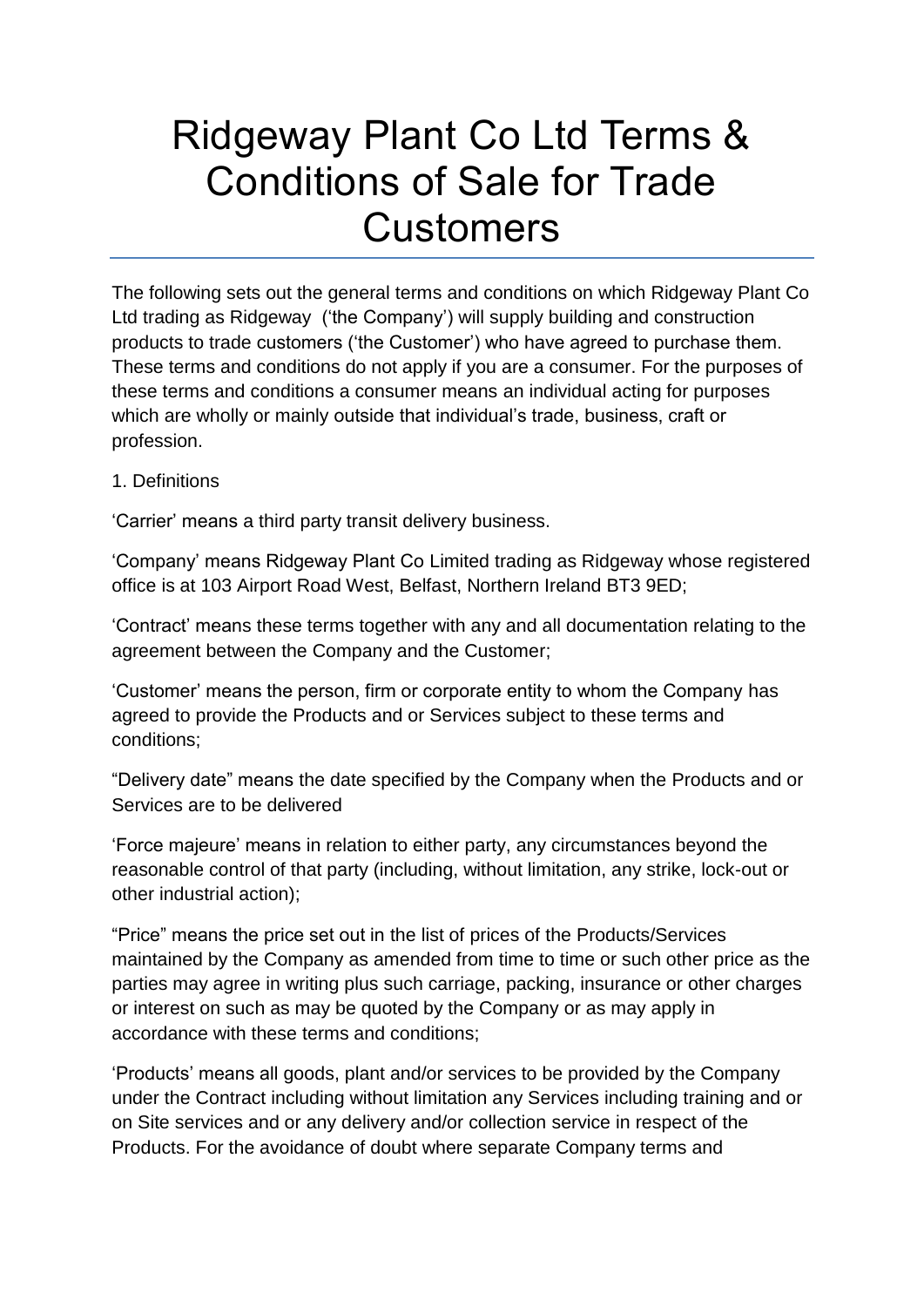conditions apply to the provision of any Services those terms and conditions shall take precedence over these terms and conditions of sale;

'Purchase Order' shall include any request whether made verbally or in writing in respect of which the Customer offers to buy the Products/Services from the Company;

'Site' means the place or places provided or made available by the Customer to the Company for the purposes of delivery of the Products and or performance of the Services;

'Working hours' means 8:00am to 17:00 pm Monday to Friday and Saturday 09:00 to 12:00 noon inclusive but excluding public holidays.

#### 2. Basis of contract

2.1 These terms shall apply to and be incorporated into the Contract and prevail over any inconsistent terms or conditions contained, or referred to, in the Customer's purchase order, confirmation of order, acceptance of a quotation, or specification or other document supplied by the Customer, or implied by law, trade custom, practice or course of dealing.

2.2 The Customer's purchase order whether made verbally or in writing, or the Customer's acceptance of a quotation for the supply of Products and or Services by the Company, constitutes an offer by the Customer to purchase Products from the Company and or to provide the Services on these terms and conditions. No offer placed by the Customer shall be accepted by the Company other than by a written acknowledgment, including by email, issued and executed by the Company or, if earlier, by the Company starting to provide the Products and or Services, when a contract for the supply and purchase of the Products and or Services on these terms will be established. The Customer's standard terms and conditions, if any, attached to, enclosed with or referred to in any purchase order or other document shall not govern the Contract.

2.3 Each order which is accepted by the Company in accordance with clause 2.2 shall constitute a separate legally binding contract between the Company and the Customer.

2.4 No addition, alteration or substitution of these terms will bind the Company or form any part of any contract unless they are expressly accepted in writing by a person authorised to sign on behalf of the Company.

2.5 The Company's employees or agents are not authorised to make any representation with regard to the subject matter of the Contract. Any advice, recommendation or representation given by the Company or its employees or agents to the Customer or its employees or agents as to the delivery, storage, application or use of the Products or otherwise which is not confirmed in writing by the Company is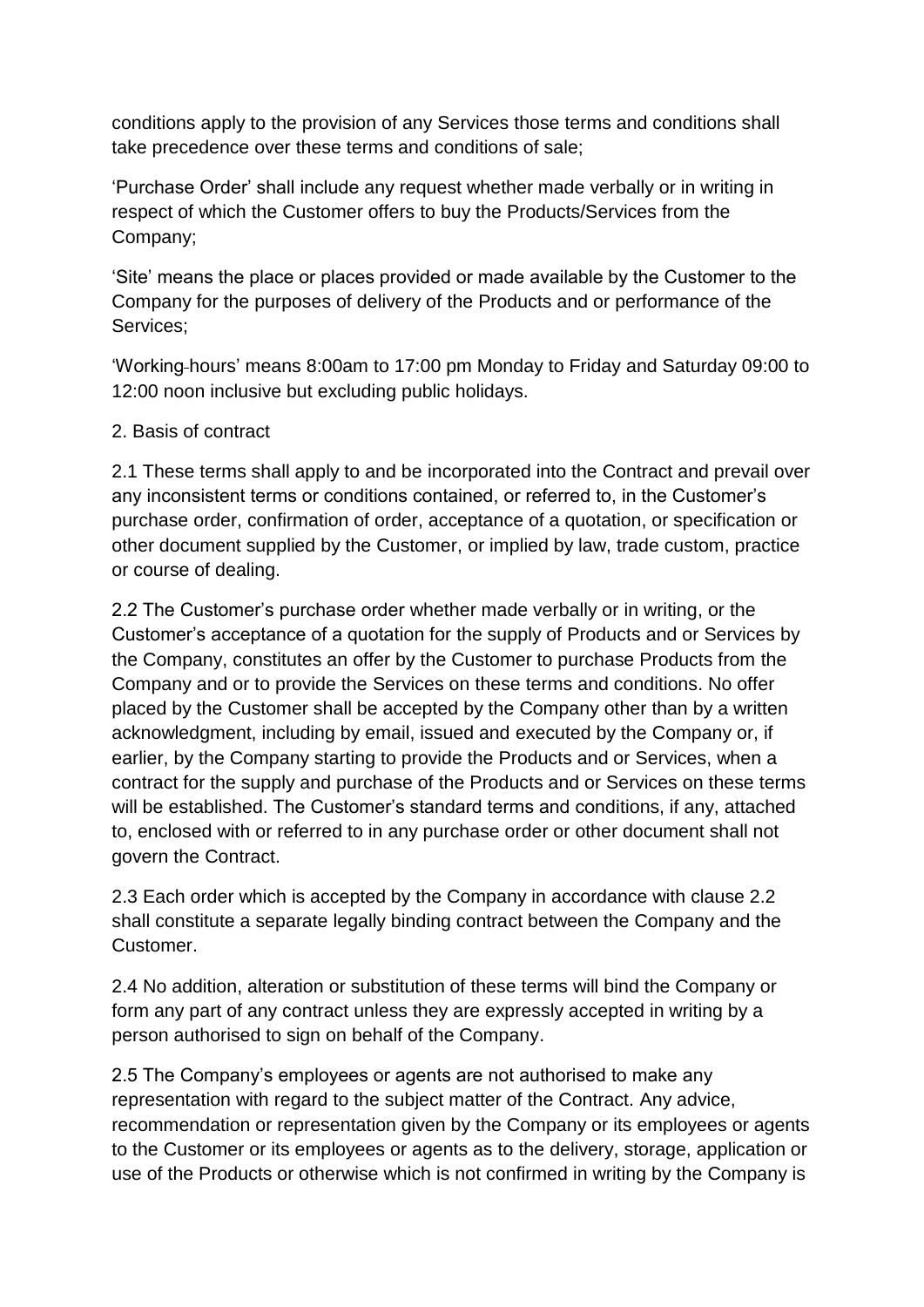followed or acted upon entirely at the Customer's own risk, and, accordingly, the Company shall not be liable for any such advice, recommendation or representation which is not so confirmed.

2.6 The Company reserves the right to refuse to provide the Products and or Services where, in the opinion of the Company, delivery of the Products and or performance of the Services would pose a risk to the health and safety of any person including, without limitation, as a result of the Site, any facilities or equipment provided by the Customer or any failure of the Customer to comply with any of its obligations under the Contract.

2.7 The Customer is wholly responsible for ensuring the accuracy of the terms of any order and any applicable specification. Any recommendation, design proposal or suggestion relating to any delivery, use, storage or handling of the Products/Services made by the Company either in sales and technical literature or in response to a specific enquiry or otherwise is given in good faith but it is strictly for the Customer to satisfy itself of the suitability of the Products for its own particular purposes and the Customer accepts it does not rely on any such recommendation, design proposal, suggestion or representation.

2.8 Any description given or applied to the Products is given by way of identification only and the use of such description shall not constitute a sale by description. For the avoidance of doubt, the Customer hereby affirms that it does not in any way rely on any description, design proposal or other document when entering into the contract. Any typographical, clerical or other error or omission in any sales literature, quotation, design proposal, price list, acceptance of offer, invoice or other document or information issued by the Company shall be subject to correction without any liability on the part of the Company.

2.9 Where a sample of the Products is shown to and inspected by the Customer, the parties hereto accept that such a sample is so shown and inspected for the sole purpose of enabling the Customer to judge for itself the quality of the bulk, and not so far as to constitute a sale by sample.

2.10 All Products are subject to stock availability at the time of ordering. No warranty is given by the Company that the goods ordered are actually in stock at the time of ordering.

2.11 Whilst the Company agrees to take all steps reasonably required to fulfil its obligations under this agreement in the normal course, the Company shall not be obliged to give the Customer any priority over any other customer of the Company with regard to the supply or delivery of the Products.

2.12 No cancellation of the whole or any part of any order is permitted except where expressly agreed by the Company in writing. In the event of such agreed cancellation the Customer shall indemnify the Company against all expenses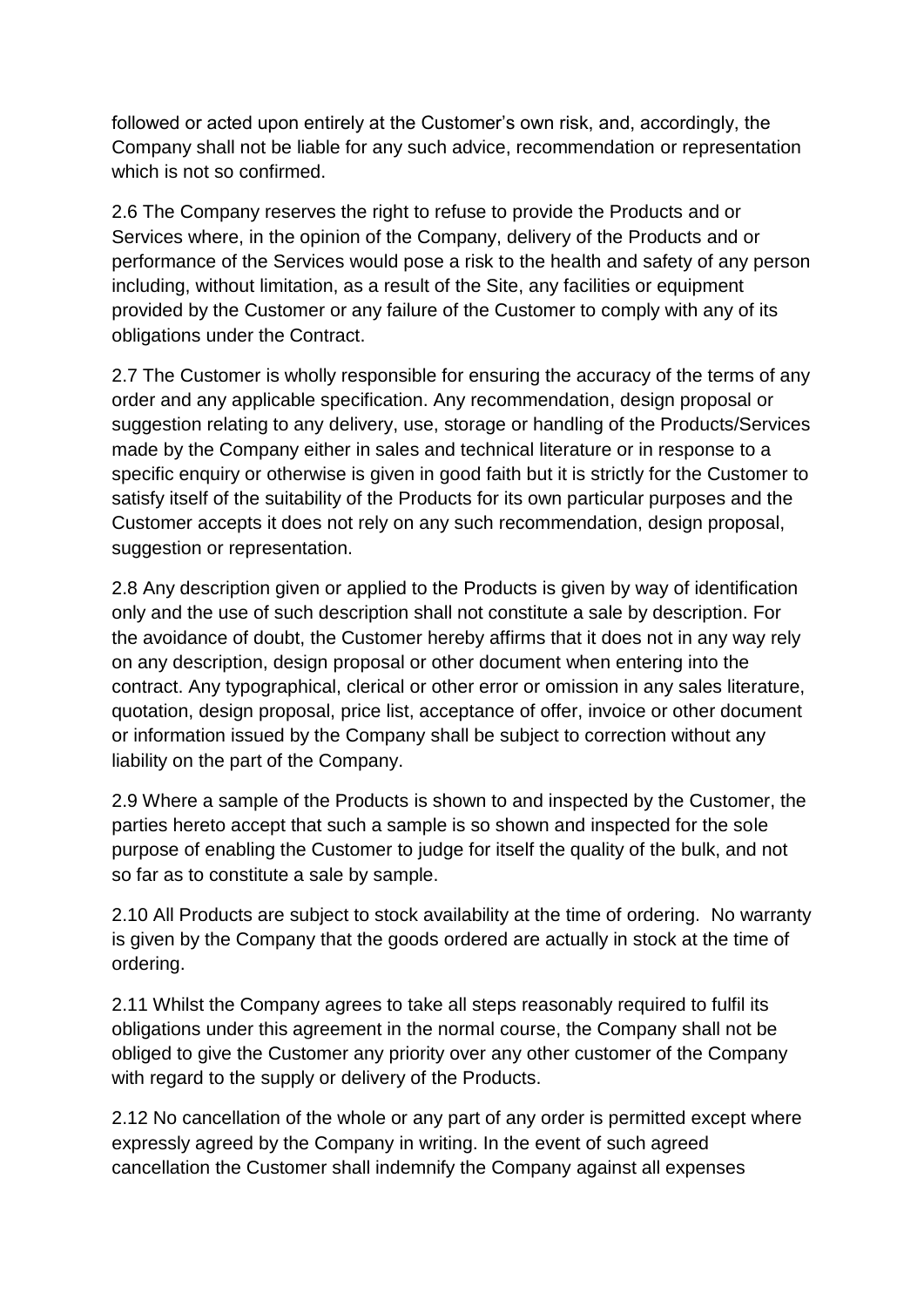incurred as a result of such cancellation. In any case in which the Company is required to place a deposit with a manufacturer or supplier in respect of a Customer's order then the Company may require the Customer to reimburse the Company with this sum in the event of cancellation of the order or any part thereof by the Customer. Where cancellation involves Products designed, made or ordered specially for the Customer then the Customer will be liable for any costs incurred by the Company in respect of such cancellation.

2.13 The Company reserves the right to refuse to accept any order or perform any Contract if the Customer's arrangements for payment or credit appear to be or become unsatisfactory.

2.14 The Company reserves the right, in the event that the Customer is not a limited liability company, to make searches of the Customer's details, background and credit history with credit reference and fraud prevention agencies prior to carrying out any obligations in these Terms and Conditions. Such credit reference agencies may, at their absolute discretion, keep a record of the search and share that information with other businesses.

#### 3. Price

3.1 The price of the Products shall be as published in the price list current at the date of delivery of the Products. The price is exclusive of VAT, which shall be due at the rate ruling on the date of a VAT invoice, or any analogous sales tax, carriage, freight, postage or insurance costs.

3.2 Prices quoted are applicable to the quantity specification delivery dates and information provided by the Customer. If the order placed varies or delay is caused by the Customer's instructions or lack of instructions the Company at its sole discretion shall be entitled to adjust the price.

3.3 The price includes the cost of delivery on week days during normal working hours. An additional charge will be made if the Company agrees to a Customer's request to deliver outside normal Working Hours.

3.4 The Customer shall be responsible for all bank charges in connection with the payment of the Price, and if any deduction is made by a bank from any payment made by the Customer, the Customer shall forthwith on written request by the Company pay such additional amount as will result in the Company receiving the amount that would have been payable under this agreement had no such charges been deducted.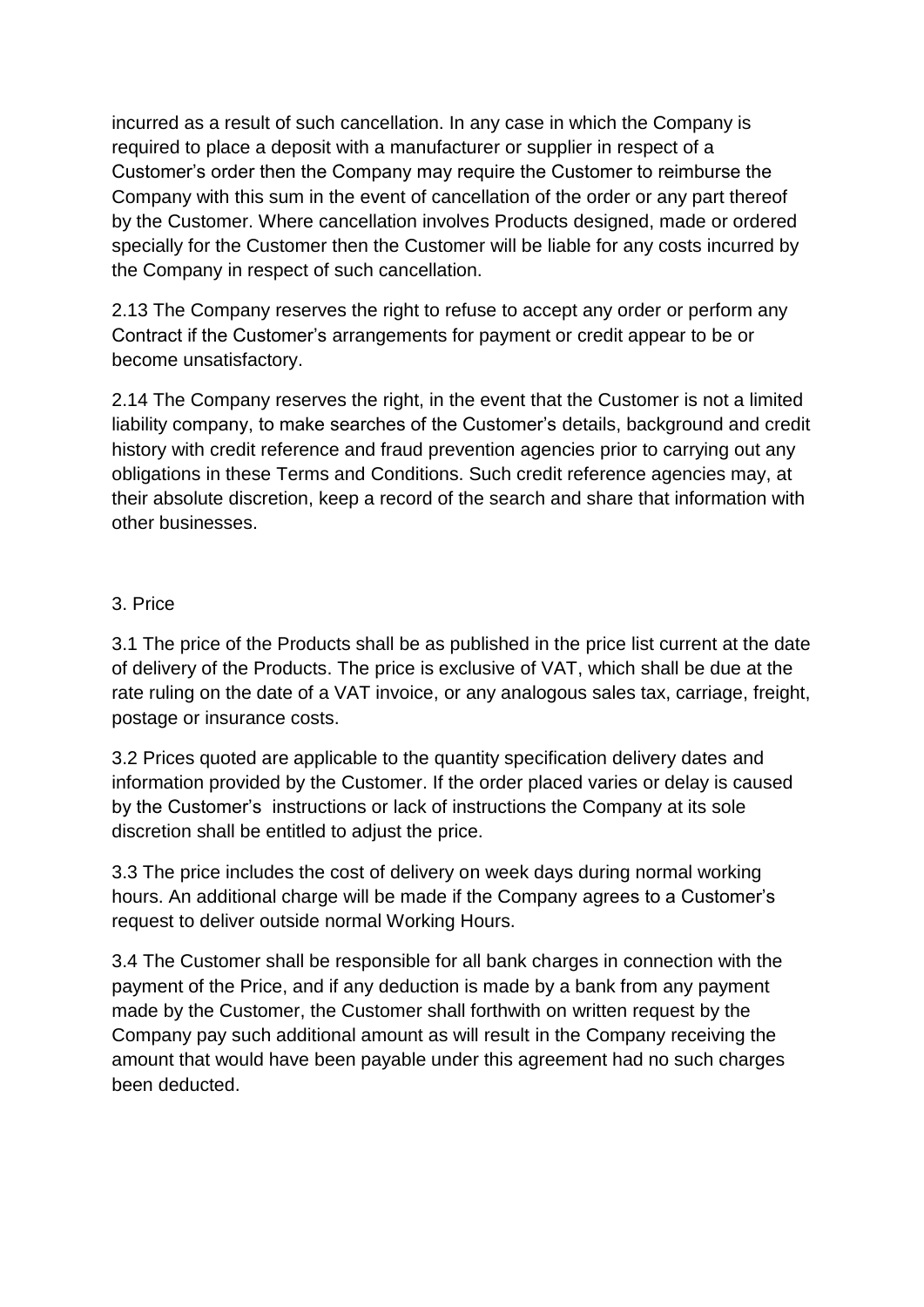#### 4. Payment

4.1 Credit Accounts will be subject to satisfactory trade, bankers and other requisite references, and where no other terms of payment have been specifically agreed in writing, the Company's terms are cash payment in full to be made within 30 days from the date of the invoice supplied by the Company.

4.2 The Company reserves the right to refuse to execute any order or contract if the arrangements for payment are or the Customer's credit is not satisfactory to the Company and in its sole discretion the Company may require payment for each consignment when it is available and before it is despatched in which case delivery will not be effected until the Company is in receipt of cleared funds.

4.3 The Customer may not withhold payment of any invoice or other amount due to the Company by reason of any right of set off or counterclaim which the Customer may claim.

4.4 The Company shall be entitled at all times to set off any debt or claim of whatever nature which it may have against the Customer.

4.5 Any invoice disputes shall be raised in writing by the Customer within 3 working days of receipt.

4.6 If the Customer fails to make any payment when due then without prejudice to any other right or remedy available to the Company the Company shall be entitled to:

 4.6.1 to claim interest and/or compensation for reasonable debt recovery costs under

 the Late Payment of Commercial Debts (Interest) Act 1998 as amended; and

 4.6.2 to require the Customer to pay, in advance, for any Products and or Services (or

 any part of the Products and or Services) which have not yet been performed; and

 4.6.3 not to deliver any further Products until any outstanding invoice is paid in full.

5. Delivery

5.1 The Company's liability for delivery ends at the tailboard of its vehicle or the premises of its suppliers when the Products are delivered direct from suppliers to the Customer or where Products are delivered by an independent carrier by delivery to that carrier.

5.2 Delivery dates are estimates only.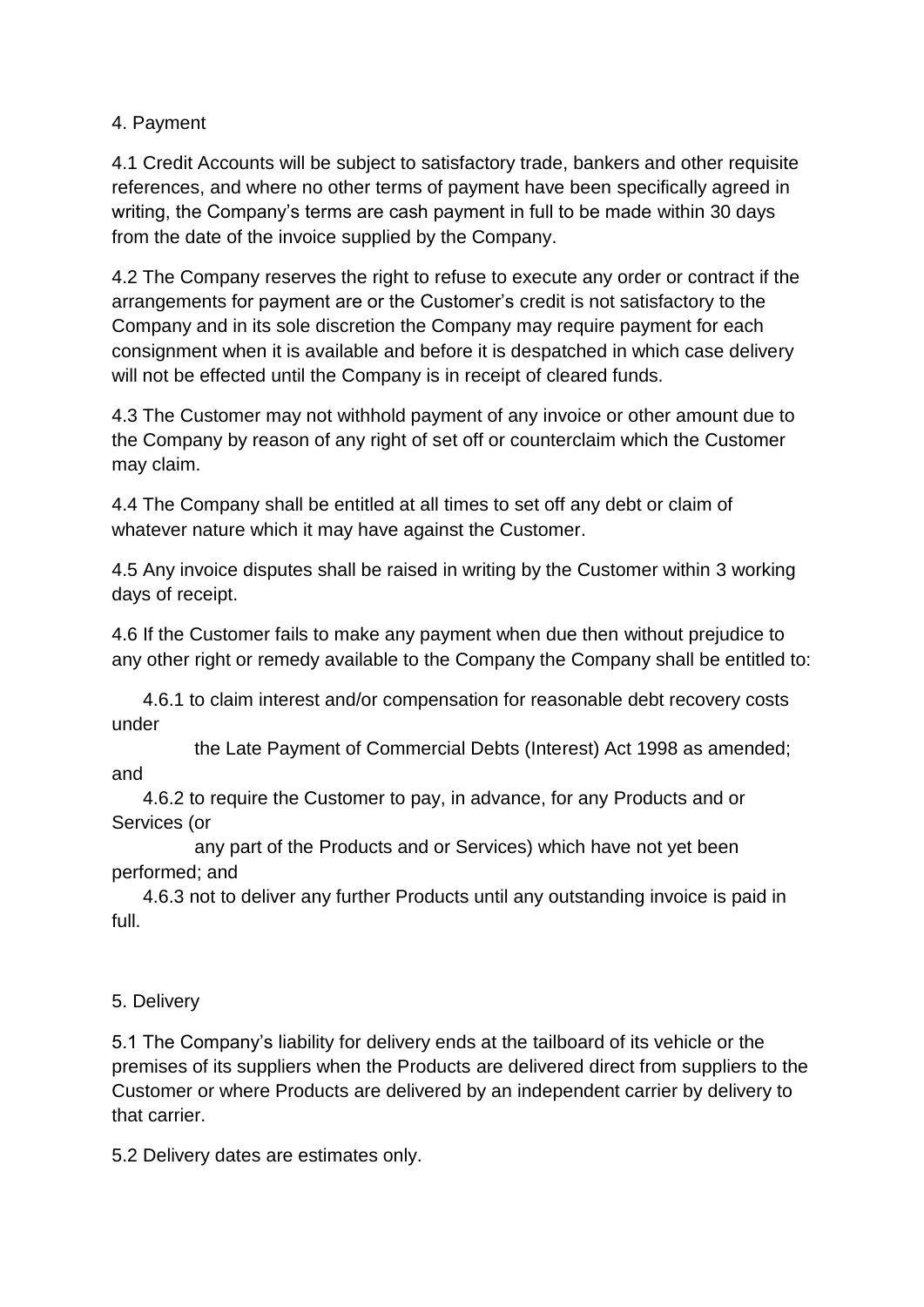5.3 Time for delivery shall not be of the essence of the Contract and the Company shall not be liable for any delay in Delivery of the Products howsoever caused.

5.4 The Company shall not be liable for any loss damages costs or expenses of any kind whatsoever whether direct or indirect (including for the avoidance of doubt any liability to any third party) resulting from any delay in delivery of the Products or failure to deliver the Products in a reasonable time.

5.5 If the Company fails to deliver the Products its entire liability shall be limited to the excess (if any) over the price of the Products, of the cost to the Customer (purchasing in the cheapest market reasonably available to the Customer) of similar goods to replace those not delivered.

5.6 If the Customer fails to take or make arrangements to accept delivery or collect the Products or if the Company is unable to deliver because of inadequate access or instructions delivery shall be deemed to have taken place and the Company without prejudice to any other right or remedy available to it shall be entitled to:

- 5.6.1 make additional charges for failed delivery
- 5.6.2 store the Products at the Customer's risk and costs
- 5.6.3 invoice the Customer for the Products
- 5.6.4 terminate this Contract without liability on the Company's part
- 5.6.5 recover from the Customer all costs and losses incurred by the Company

5.7 The Company reserves the right to make delivery by instalments. Where delivery is made by instalments, each instalment is to be deemed a separate contract and any delay, default or non-delivery of any one instalment shall not entitle the Customer to cancel the remainder of the Contract. The Company reserves the right to levy additional charges for deliveries by instalments for any reason whatsoever.

5.8 Unless the Company agrees otherwise, the Customer shall provide adequate labour, forklift and other facilities at the point of delivery to enable the Products to be safely and properly unloaded and to enable unloading to be completed with reasonable speed. If the Company's delivery vehicle is kept waiting for an unreasonable time or is obliged to return without completing delivery or if the Company provides additional staff to unload Products an additional charge will be made.

5.9 The Customer shall indemnify the Company against any claims arising from such unloading except to the extent that any such claims relate to personal injury, death or damage to property which is caused by the negligence of the Company's employees or agents.

5.10 In the event that an incorrect quantity of the Products is delivered the Customer shall not be able to object to or reject the Products or any of them on that ground alone.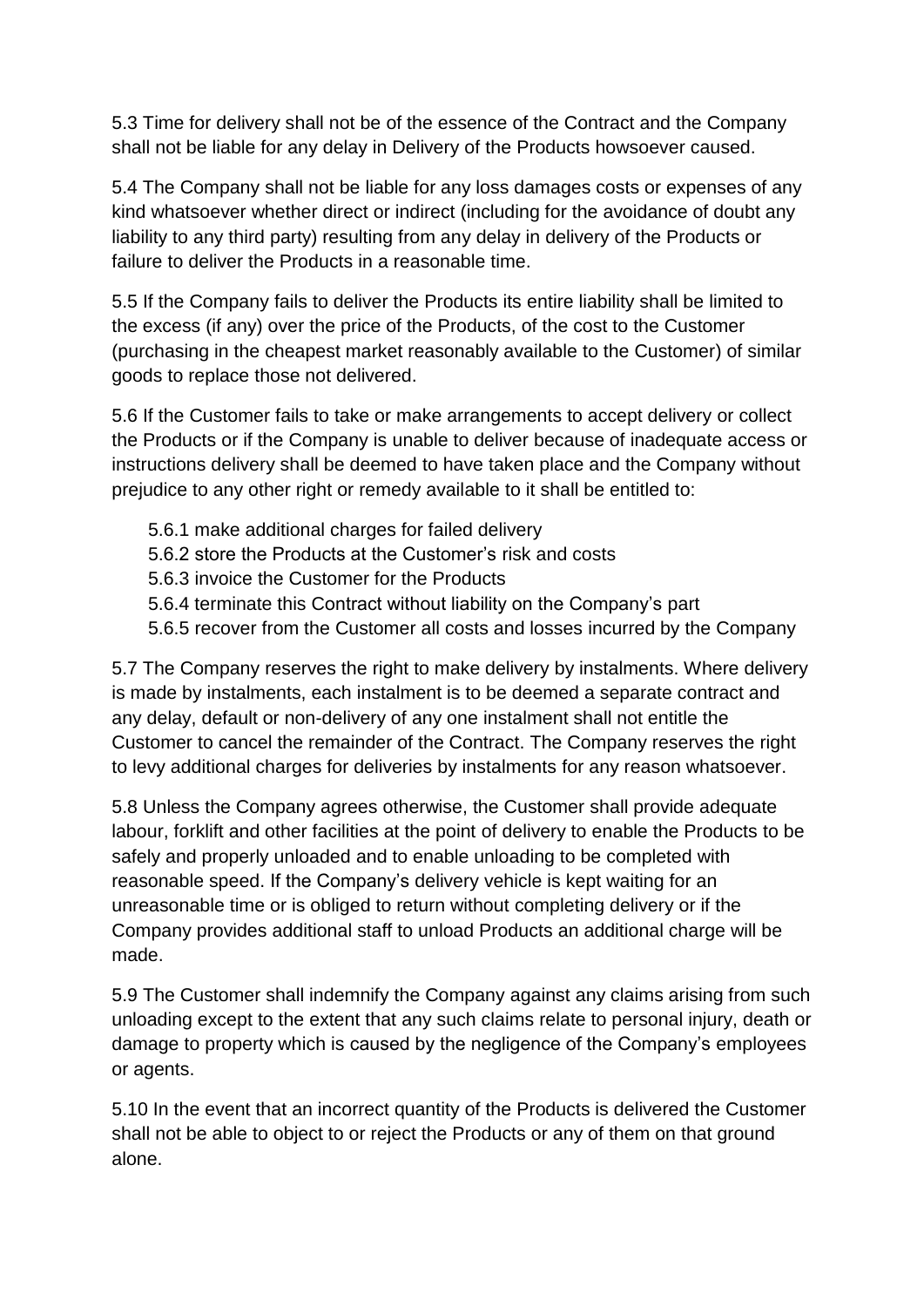5.11 The Company shall deliver the Products as near as possible to the delivery address as a safe hard road permits. The Company reserves the right to refuse to deliver the Products to premises considered in the discretion of the driver to be unsuitable.

5.12 If Products are to be deposited other than on the Customer's private premises the Customer shall be responsible for compliance with all regulations and for all steps which need to be taken for the protection at all times of persons or property and will indemnify the Company in respect of all losses damages costs and expenses it may incur as a result of such delivery whether on the public highway or elsewhere.

5.13 The Customer will not be entitled to terminate the Contract as a whole if the Company fails to meet any given times or dates for delivery unless such a delay exceeds 40 Working Days.

5.14 In the event that the Company delivers an incorrect quantity of the Products the Customer shall not be able to object to or reject the Products or any of them on that ground alone.

5.15 Without prejudice to Condition 5.7, the Customer shall not fail or refuse to accept delivery of any Products on the grounds that the quantity is below the quantity ordered. Provided that the Customer notifies the Company and the Carrier of any shortage within three (3) Working Days after the Products have been delivered or were collected by the Customer and provided the Company has agreed the amount of the shortage, the Company may deliver, within a reasonable time, the balance of the Products required to bring the total to the quantity ordered.

5.16 If the Company delivers in excess of 105% of the quantity set out in the Order the Customer shall:

5.16.1 notify the Company immediately; and

 5.16.2 request the Company to collect (at the Company's expense) the excess quantity

of the Products; or

 5.16.3 agree to pay the Company for the excess Products pro rata at the Price and be

invoiced accordingly for this.

5.17 If the Company delivers quantities between 100-105% of the Products set out in the order there shall be no consequences for either party.

5.18 Subject to the other provisions of these Conditions, the Company shall not be liable for any direct, indirect or consequential loss (all of which include, without limitation, loss of profits, loss of business, depletion of goodwill and like loss), costs, damages, charges or expenses caused directly or indirectly by any delay in delivery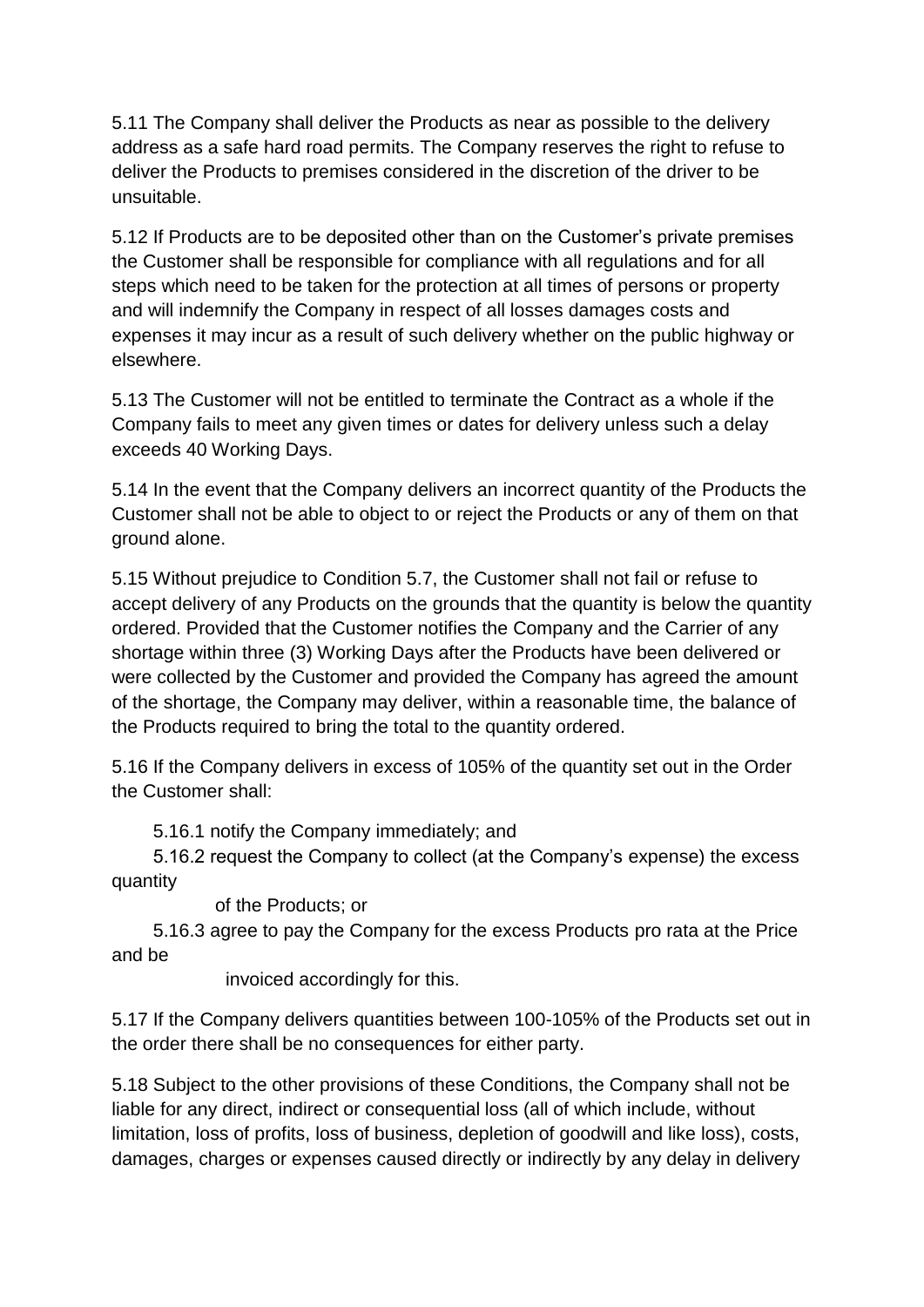or any other time given for delivery of the Products even if caused by the Company's negligence.

5.19 If the Company is prevented, hindered or delayed from delivering the Products because of a Force Majeure event, then the Company may give notice to you at any time in writing either:-

 5.19.1 cancelling the Company's outstanding obligations to deliver Products under

these terms and conditions, or

 5.19.2 extending the time for delivery of the Products outstanding by a period not

exceeding three months.

5.20 If notice is given under clause 5.19:

 5.20.1 the Company shall not be liable to the Customer in damages for any loss

> whether direct, indirect or consequential of whatever nature which the Customer may incur as a result: and

 5.20.2 the time for delivery shall be extended accordingly and the Company shall not

be in breach of Contract due to the late delivery.

5.21 The above provisions of this Clause 5 do not affect the Company's right to recover the price of any Products that have already been invoiced to the Customer or in respect of which risk has passed to the Customer.

6. Inspection

6.1 The Customer shall inspect the Products at the place and time of unloading but nothing in these Terms and Conditions shall require the Customer to break packaging and/or unpack Products which are intended to be stored before use.

6.2 At the place and time of unloading and if the Customer believes there is loss or damage to the Products during transit which may be the Company's responsibility, the Customer must notify the Company in writing within three (3) Working Days of delivery. If the Company does not receive such written notice within the stated time scale then the Company will not be liable to the Customer for any loss or damage to the Products arising during transit. If Products have been damaged during transit then all packaging materials must be retained for examination by the Company, the carrier or their agents.

6.3 Where it is or would have been apparent on a reasonable inspection that the Products are not in conformity with the order or (where the order is for sale by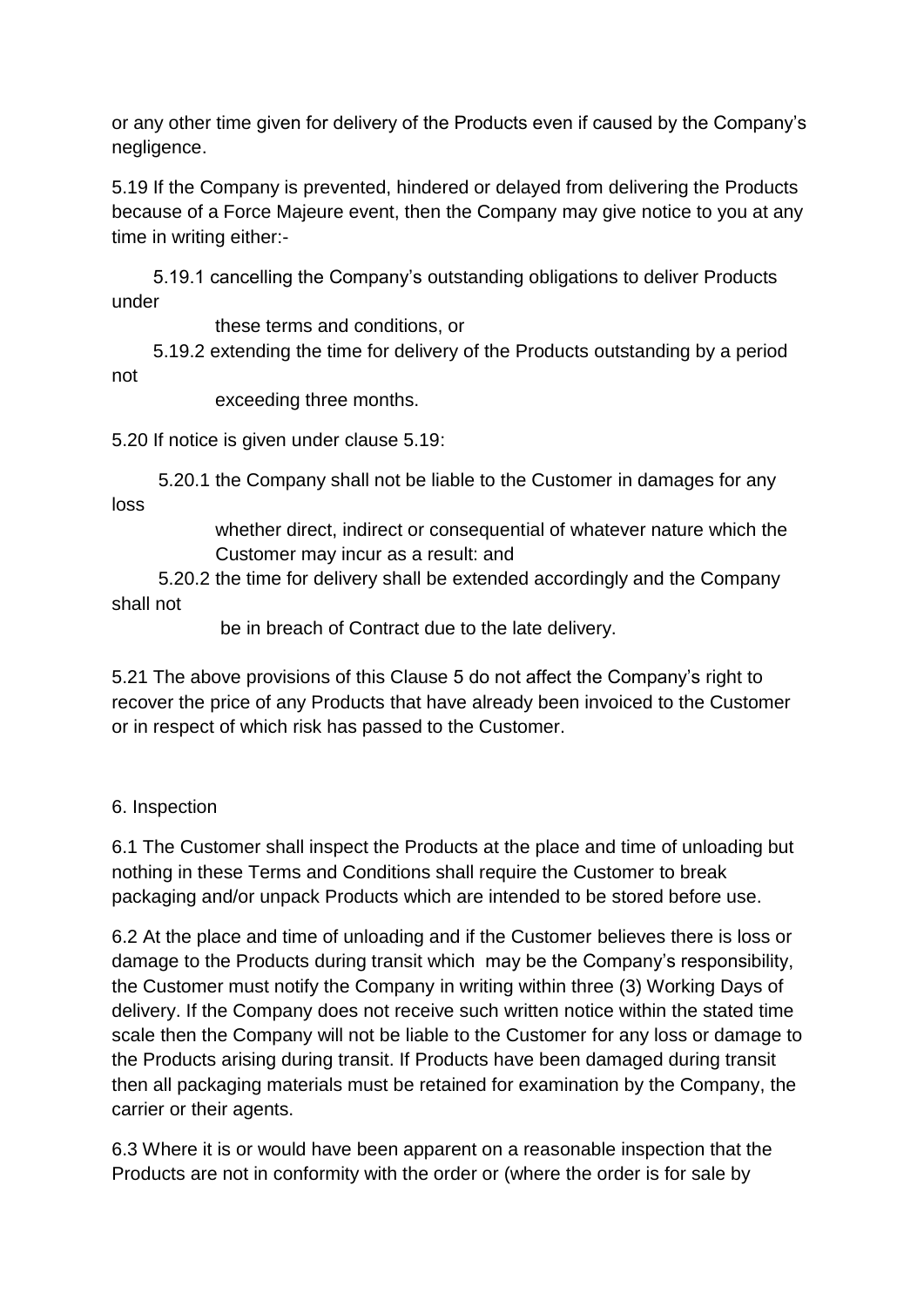sample) that the bulk does not compare with the sample the Customer must give the Company written notice within 3 working days.

6.4 If the Customer fails to give the Company notice within the time stated in clause 6.2 above the Products will be deemed to have been accepted and the Customer shall not be entitled and shall irrevocably and unconditionally waive any right to reject the Products.

7. Risk and title

7.1 Risk in the Products shall pass to the Customer when the Products are delivered.

7.2 The title to the Products shall remain with the Company until the Customer pays the Price of the Products and any other sums outstanding between the Customer and the Company.

7.3 Until title passes:-

 7.3.1 The Customer shall hold the Products as the Company's fiduciary agent and bailee

 7.3.2 the Products shall be stored separately from any other goods and the Customer

 shall not interfere with any identification marks labels batch numbers or serial

numbers on the Products;

 7.3.3 maintain the Products in a satisfactory condition and keep them insured, on the

 Customer's insurance, for the Price against all risks and provide the Company with

a copy of such insurance at the Company's request;

 7.3.4 hold the proceeds of any insurance referred to in Condition 7.3.3 on trust for the

Company and do not mix them with any other money or pay the money

overdrawn bank account.

 7.3.3 The Company agrees that the Customer may use or agree to sell the Products as

> principal and not as the Company's agents in the ordinary course of the Customer's business subject to the following express conditions:

 (a) that the entire proceeds of any sale or insurance proceeds received in respect of

the Products are held in trust for the Company and not mixed with any

other

into an

monies or paid into an overdrawn bank account and shall at all times be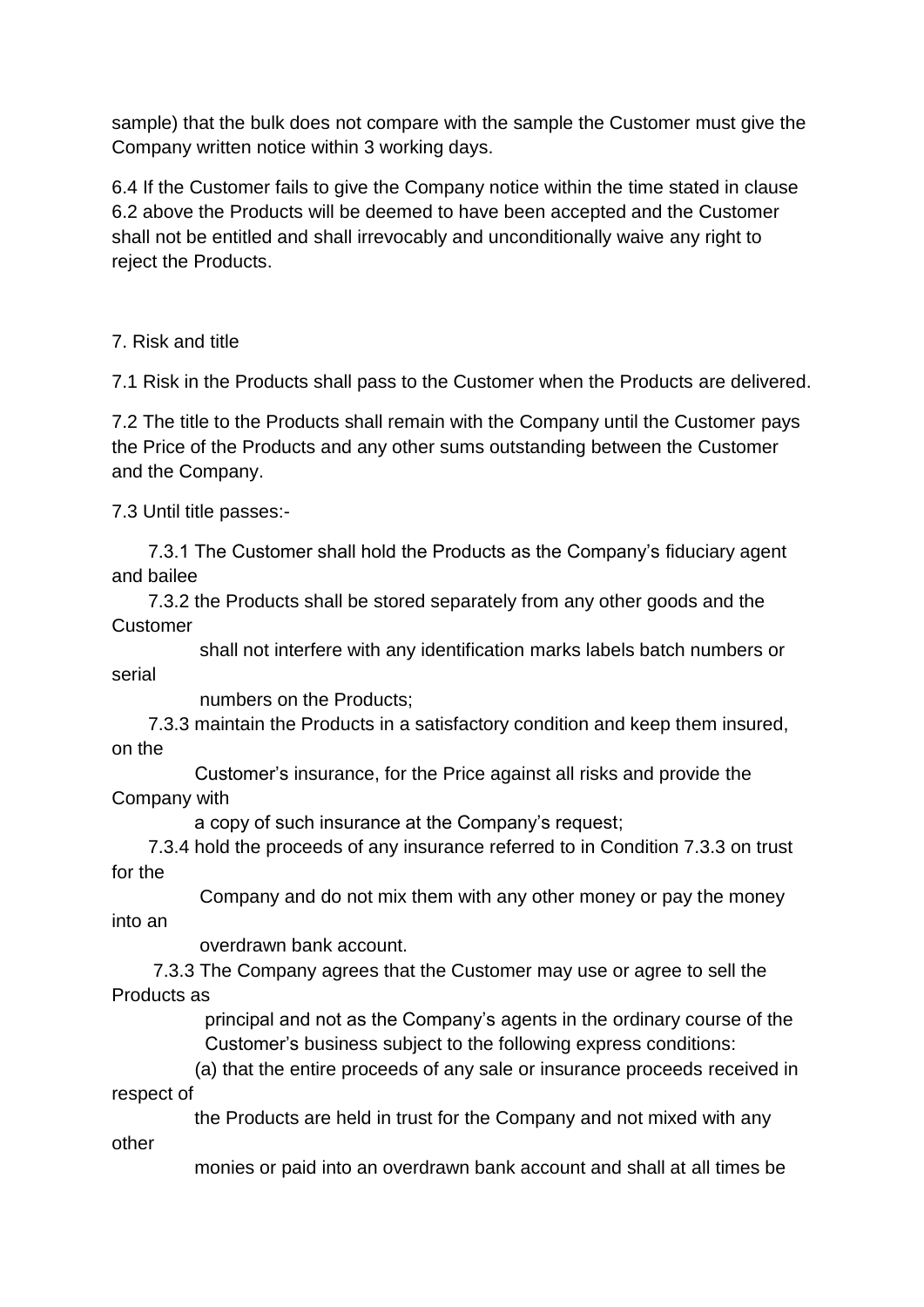identifiable as the Company's money;

 (b) any sale shall be to an unconnected third party at not less than the value of the

Products when sold to the Customer;

 (c) that the Customer notifies its customer that the Company remains the legal

 owner of the Products until the Company receives payment in accordance with

 Clause 7.2 and the Company reserves the right to label the Products accordingly;

 (d) that the Customer will at the Company's request and at the Customer's expense

 assign to the Company all rights the Customer may have against its customer;

 (e) the Company can revoke the Customer's right to sell and use the Products at

 any time by written notice to the Customer if the Customer has failed to pay any

 sums due to the Company (whether relating to the Goods or other goods) within

 ten (10) Working Days of the due date or if the Company has genuine doubts as to

the Customer's solvency.

 (f) that the Customer's right to use or sell the Products may be withdrawn by the

Company on notice at any time and will automatically cease if the

Customer

become Insolvent.

 7.3.4 If the Products are to become affixed to any land or building the Customer must

 ensure that they are capable of removal without material injury to the land or

 building and the Customer shall take all necessary steps to prevent title to the

Products from passing to the owner or landlord of such land or building.

7.4 The Customer's power of sale and use under Clause 7.3 above shall automatically cease if:

7.4..1 the Customer has a petition presented for its winding up; or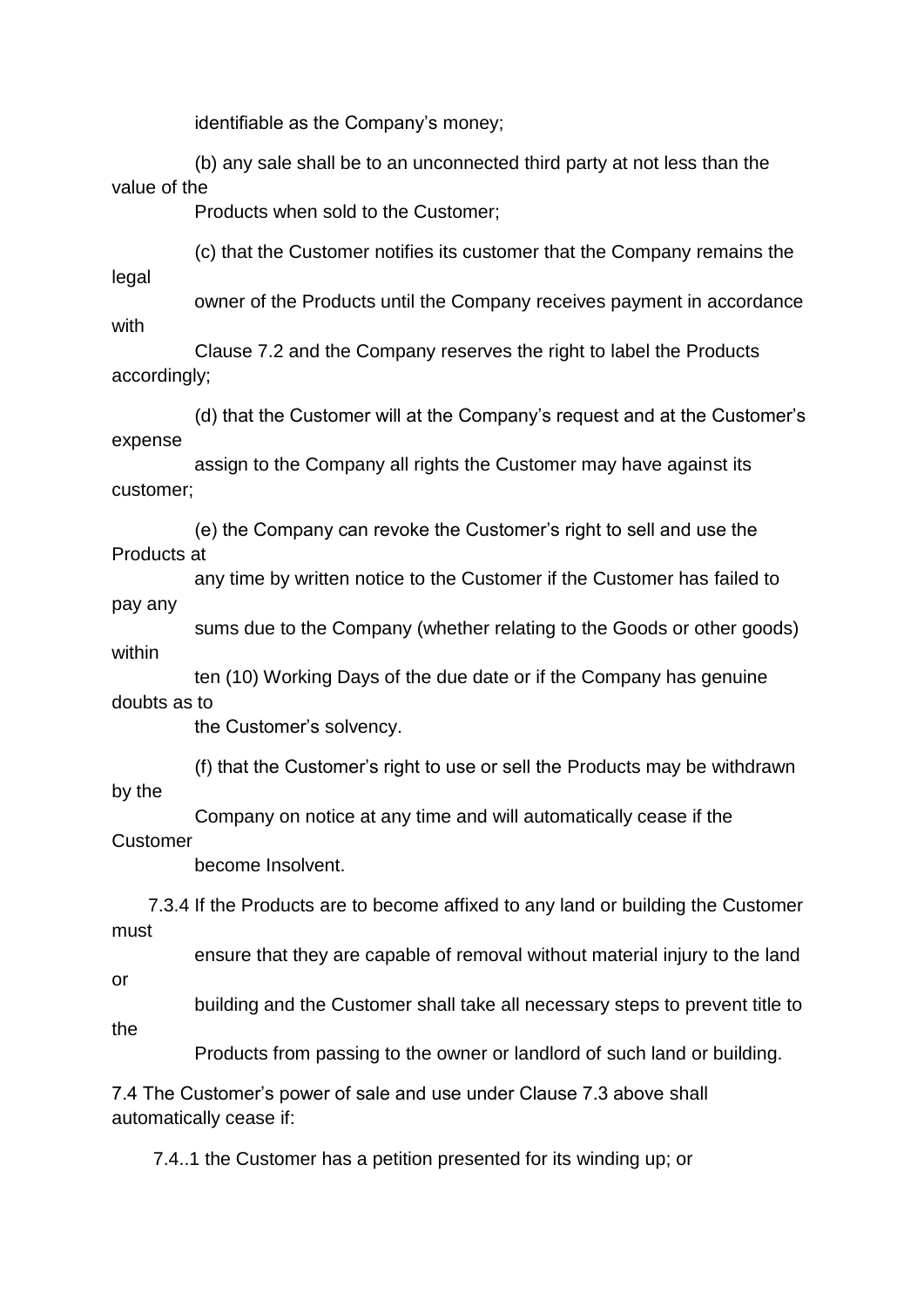7.4.2 (if the Customer is an individual) the Customer dies or becomes incapacitated; or

 7.4.3 the Customer passes a resolution for voluntary winding up otherwise than for the

purpose of a bona fide amalgamation or reconstruction; or

 7.4.4 the Customer compounds with its creditors or has a receiver appointed over all or

any part of its assets; or

 7.4.5 a petition for an administration order is presented or is intended to be presented

in respect of the Customer; or

7.4.6 the Customer is or becomes bankrupt or insolvent; or

7.4.7 the Customer enters into any arrangements with creditors; or

7.4.8 the Customer takes or suffers any similar action in consequence of debts

or

 carries out or undergoes any analogous act or proceedings under foreign law.

7.5 The Company shall be entitled to recover the price of the Products including VAT even though the property in any of the Products remains with the Company.

7.6 The Customer will not pledge the Products and will keep them free from, and indemnify the Company against, any charge, lien or other encumbrance on them. If the Customer does pledge or in any way charge any of the Products, all monies owing to the Company by the Customer shall (without prejudice to any other right or remedy the Company may have) immediately become due and payable.

7.7 The Company shall be entitled at any time to recover any or all of the Products to which the Company has title and for that purpose the Company may with such transport as is necessary enter upon any premises occupied by the Customer or to which the Customer has access and where the Products may be or are believed to be situated and for the purposes of such repossession the Customer grants to the Company its agents and employees an irrevocable licence to enter on any of the Customer's premises where the Products are stored or where the Company may reasonably believe they may be stored.

# 8. Returns

8.1 Requests for the return of Products must be made to the Company's offices and any credit agreed will be subject to a minimum 35% deduction for re-stocking. Drivers have instructions not to accept returns of Products without prior instructions. Under no circumstances will the Company accept the return of Products which have been specially procured by the Company to special instructions or which have deteriorated.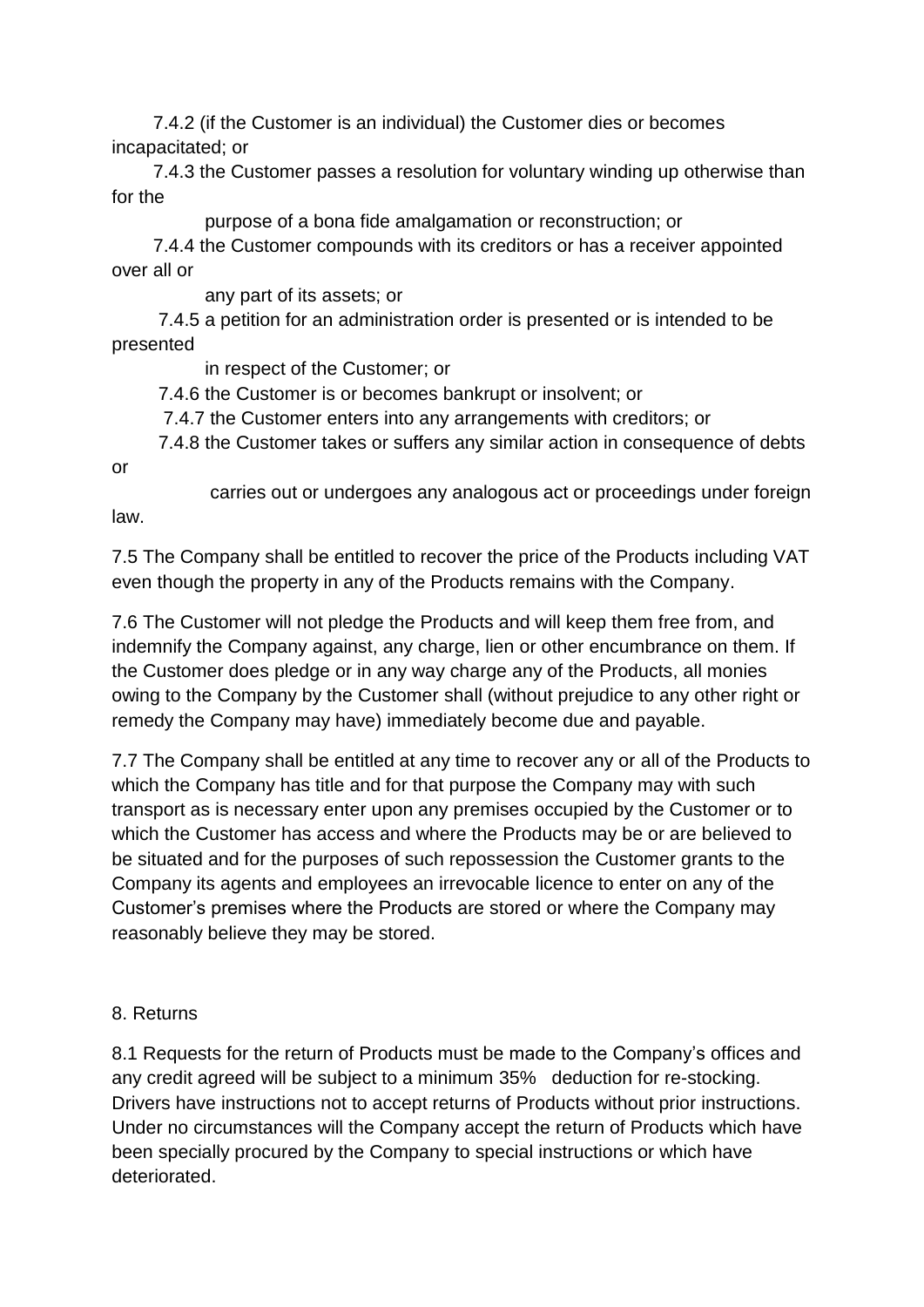8.2 Nothing in clause 8.1 shall oblige the Company to accept the return of Products and it will be entirely within the Company's sole and absolute discretion as to whether or not the return is to be accepted and under what circumstances.

8.3 If a request for the return of Products is accepted by the Company then such return shall be the Customer's only remedy for defects in Products which have not been used by the Customer and for the avoidance of doubt the Company shall not be liable for storage costs; warehousing; processing; manufacturing; labour; or any other indirect or consequential loss.

#### 9. Customer obligations

9.1 In addition to the obligations contained elsewhere in these Terms and Conditions the Customer shall:

 9.1.1 ensure the accuracy of each order for the Products given by the Customer;

 9.1.2 promptly provide the Company with all necessary information relating to the

 Products which is reasonably requested by the Company to enable the Company

to fulfil each order in accordance with its terms;

 9.1.3 obtain any necessary import licences or other requisite documents (except those

> agreed to be provided by the Company), and otherwise comply with any applicable laws or regulations concerning the importation of the Products,

# and

 pay all applicable customs duties, taxes and charges in respect of the importation

of the Products and their resale.

 9.1.4 not do anything which might at any time give rise to a breach of the warranties

set out in clause 10 ;

 9.1.5 the Customer shall be liable to pay to the Company on demand all reasonable

|         | costs, charges or losses sustained or incurred by the Company including     |
|---------|-----------------------------------------------------------------------------|
| without | limitation any direct, indirect or consequential losses, loss of profit and |
| loss of |                                                                             |
|         | reputation, loss or damage to property and those arising from injury to or  |

death

of any person and loss of opportunity to deploy resources elsewhere

arising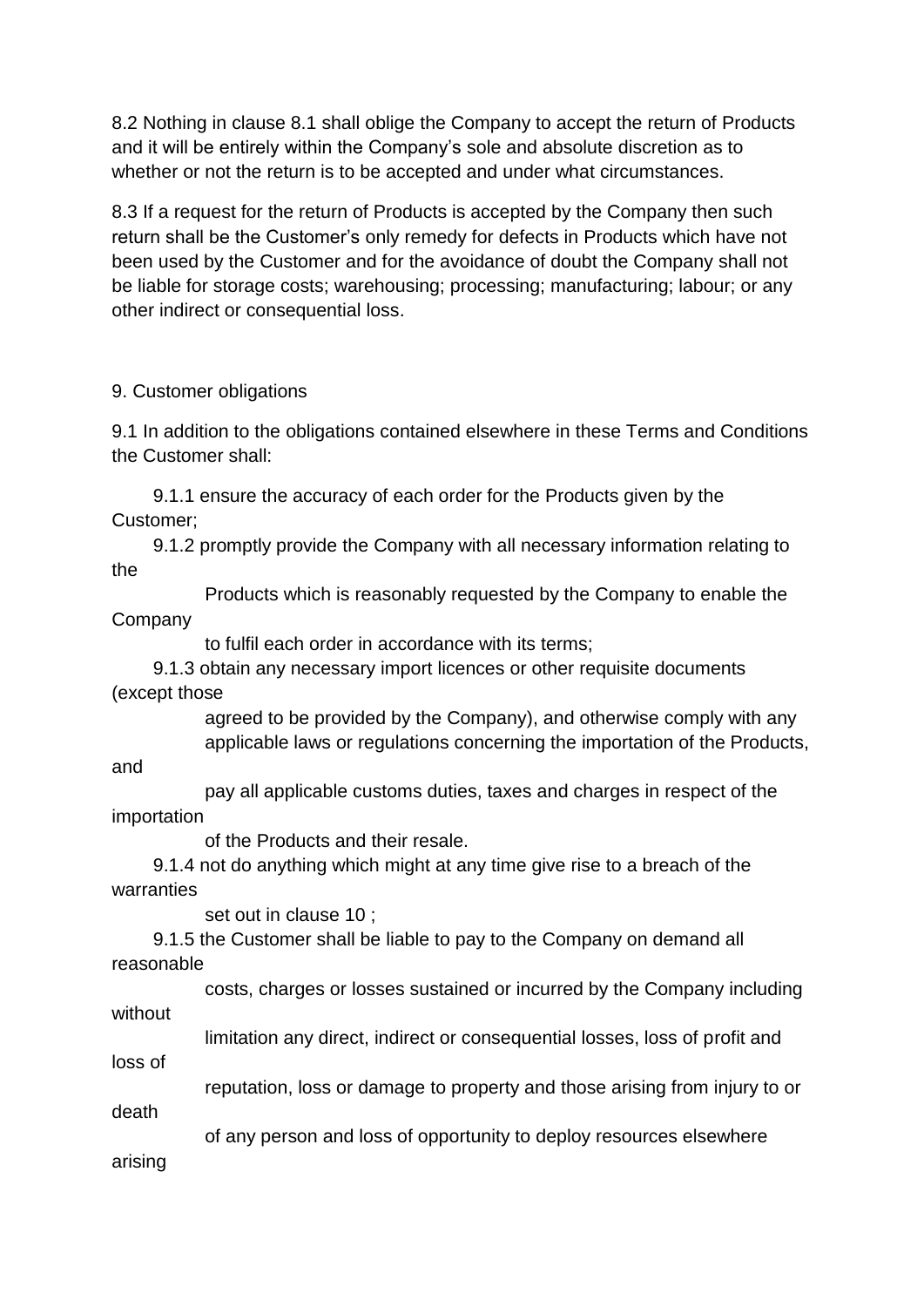|                    | directly or indirectly from the Customer's fraud, negligence, failure to                                                                              |
|--------------------|-------------------------------------------------------------------------------------------------------------------------------------------------------|
| perform            |                                                                                                                                                       |
|                    | or delay in the performance of any of its obligations under the Contract                                                                              |
| subject            |                                                                                                                                                       |
|                    | to the Company confirming such costs, charges and losses to the                                                                                       |
| <b>Customer</b> in |                                                                                                                                                       |
|                    | writing.                                                                                                                                              |
|                    | 9.1.6 the Customer shall provide its own personnel with all necessary personal<br>protective clothing and equipment and to ensure compliance with all |
| health and         |                                                                                                                                                       |
|                    | safety regulations as regards unloading and or accepting delivery of the                                                                              |
| Products.          |                                                                                                                                                       |
|                    | 9.1.7 the Customer shall provide its risk assessment and method statement to                                                                          |
| the                |                                                                                                                                                       |
|                    | Company and or the Carrier in respect of taking delivery and or                                                                                       |
| unloading of the   |                                                                                                                                                       |
|                    | Products.                                                                                                                                             |
|                    | 9.1.8 the Customer shall comply with the approved codes of practice and or                                                                            |
| guidance           |                                                                                                                                                       |
|                    | published by the Health and Safety Executive Northern Ireland or any                                                                                  |
| comparable         |                                                                                                                                                       |
|                    | body in any other jurisdiction                                                                                                                        |
|                    | 9.1.9 the Customer shall independently and without recourse to the Company                                                                            |
| obtain             |                                                                                                                                                       |
|                    | all relevant knowledge to enable it, its employees and all relevant third                                                                             |
| parties, to        |                                                                                                                                                       |
|                    | safely operate the Products.                                                                                                                          |
|                    |                                                                                                                                                       |

10. Warranties

10.1 The Company warrants that it will use reasonable care and skill in supplying the Products and or Services to the standard generally accepted within the industry, sector or profession in which the Company operates for the type of Products and or Services provided by the Company.

10.2 The Company shall not be liable under clause 10 if a failure to meet the warranties set out therein is caused by:

 10.2.1 modifications or customisation made by or on behalf of the Customer to the Products and or Services without the written authorisation of the Company or where such authorisation is given with conditions those

conditions

were breached;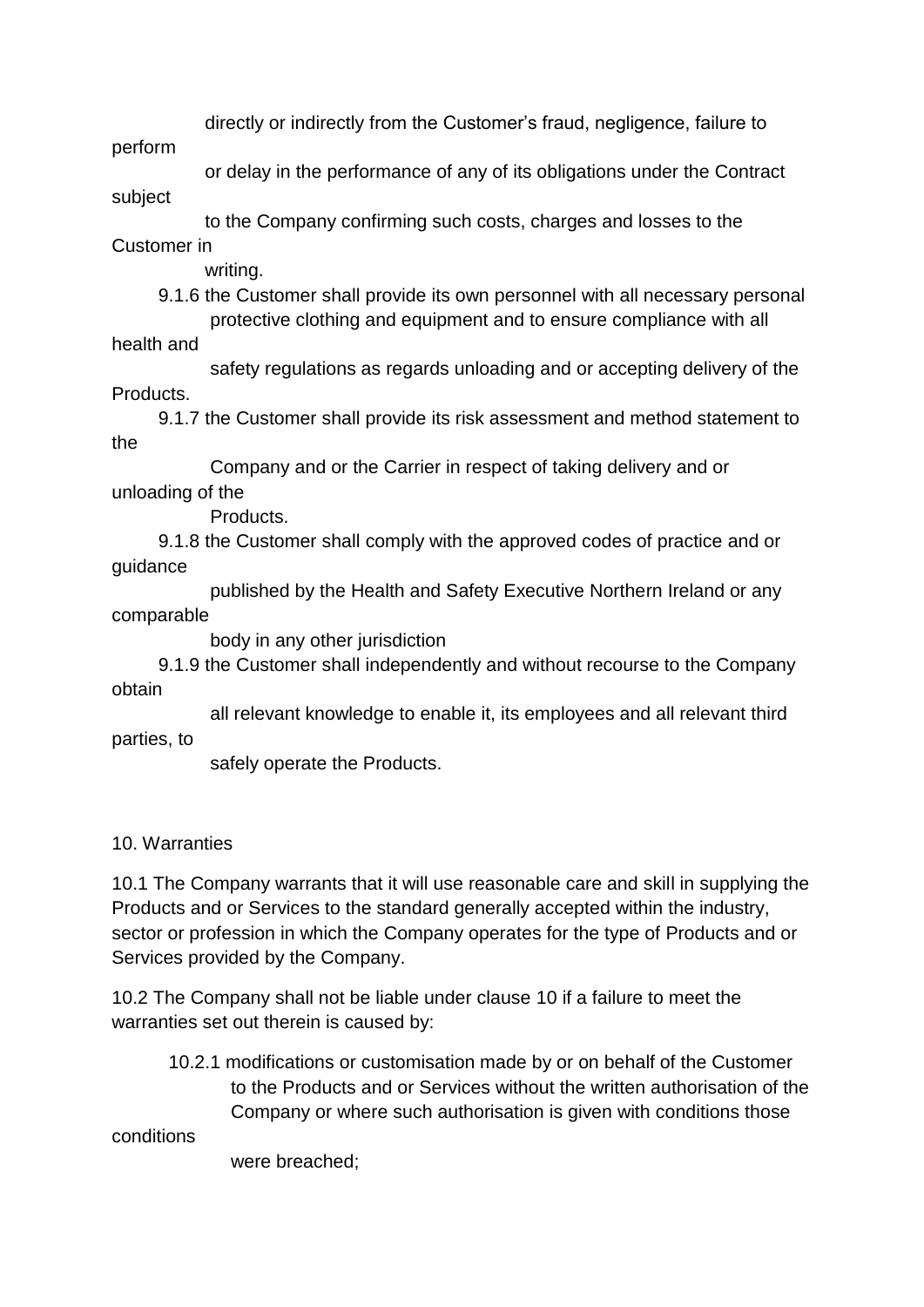- 10.2.2 any service which is provided by any third party; or
- 10.2.3 a breach by the Customer of the Customer warranties set out in clause 10.4 or the obligations set out in clause 9.

10.3 If the Company receives a written notice from the Customer identifying a breach of the warranties set out in clause 10.1 then the Company shall at its own expense promptly remedy such breach or failure provided that the Company shall have no liability or obligations under the warranties unless it shall have received written notice of the defect or error within 3 days of the Company's invoice.

10.4 The Company provides no warranty that any result or objective can or will be achieved or attained at all by any date whether stated in these Terms and Conditions or elsewhere.

10.5 The Customer warrants that:

|              | 10.5.1 it is entitled to enter into a contract with the Company and that by                                                                                                                                                                                                                      |
|--------------|--------------------------------------------------------------------------------------------------------------------------------------------------------------------------------------------------------------------------------------------------------------------------------------------------|
| doing so     |                                                                                                                                                                                                                                                                                                  |
|              | it is not in breach of any third party rights or contractual obligations;<br>10.5.2 it will not do or omit to do any act or thing which might impede or<br>otherwise adversely impact on the Company's ability to perform its<br>obligations under the Contract or which otherwise does or might |
| adversely    |                                                                                                                                                                                                                                                                                                  |
|              | affect the Products and or Services;<br>10.5.3 any equipment which it provides to the Company in connection with                                                                                                                                                                                 |
| the          |                                                                                                                                                                                                                                                                                                  |
|              | Products and or Services is sufficiently capable of performing its                                                                                                                                                                                                                               |
| purpose;     |                                                                                                                                                                                                                                                                                                  |
|              | 10.5.4 it has and will throughout the duration of the contract comply with its<br>obligations under the Data Protection Act 1998 and the General Data<br>Protection Regulations in respect of any data which it may transmit                                                                     |
| or           |                                                                                                                                                                                                                                                                                                  |
|              | otherwise pass on to the Company for processing as part of the                                                                                                                                                                                                                                   |
| Products and |                                                                                                                                                                                                                                                                                                  |
|              | or Services and that without prejudice to the foregoing it has sought                                                                                                                                                                                                                            |
| those        |                                                                                                                                                                                                                                                                                                  |
|              | consents necessary as to enable the Company to lawfully process                                                                                                                                                                                                                                  |
| any          |                                                                                                                                                                                                                                                                                                  |
|              | information relating to a third party whether an individual, business or<br>corporate entity;                                                                                                                                                                                                    |
|              | 10.5.5 it has sought regulatory and legislative consents as are necessary to<br>enable the completion of the order by the Company;                                                                                                                                                               |
|              | 10.5.6 all information and material which it provided to the Company was and                                                                                                                                                                                                                     |
| İS           |                                                                                                                                                                                                                                                                                                  |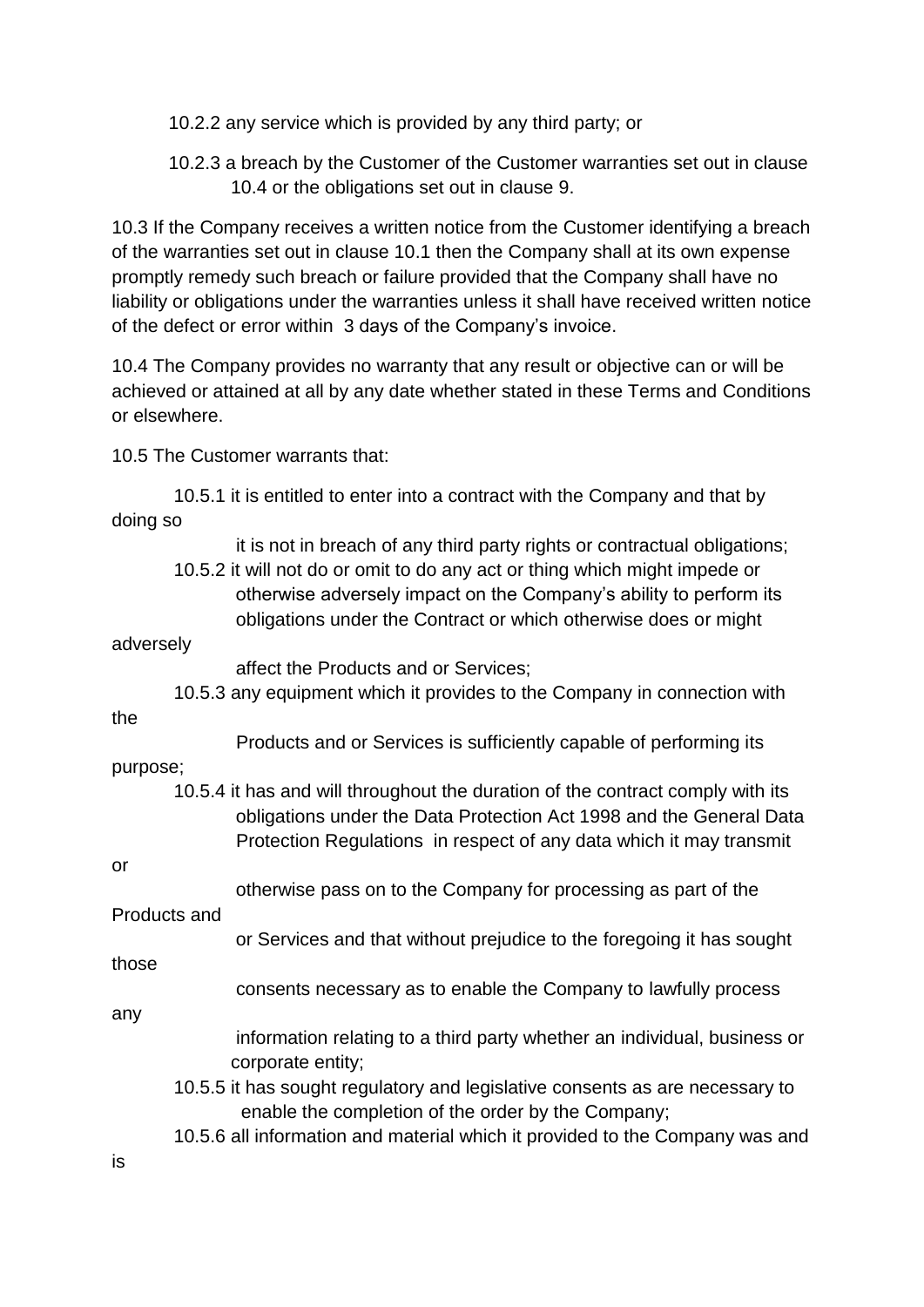|                | accurate, up to date and sufficient for the completion of the order by        |
|----------------|-------------------------------------------------------------------------------|
| the            |                                                                               |
|                | Company;                                                                      |
|                | 10.5.7 it will not employ, offer to employ, or otherwise entice or attempt to |
|                | entice away any employee, officer or other representative of the              |
| Company        |                                                                               |
|                | save that this restriction shall not apply upon the expiry of 12 months       |
|                | following the later of termination or completion of the contract and or       |
|                | Services;                                                                     |
|                | 10.5.8 it has not done nor shall not do any act or thing that contravenes the |
| <b>Bribery</b> |                                                                               |
|                | Act 2010 or any other applicable anti bribery or anti money laundering        |
| laws           |                                                                               |
|                | and or regulations; and                                                       |
|                | 10.5.9 it shall immediately notify the Company in writing on becoming aware   |
| or             |                                                                               |
|                | suspecting any failure to comply with clause 10.5.9. Any failure by           |
| the            |                                                                               |
|                | Customer to comply with clauses 10.5.9 and 10.5.10 shall entitle the          |
|                | Company to terminate the Contract immediately at no cost, liability           |
| or             |                                                                               |
|                | penalty to the Company and without prejudice to any other rights or           |
|                | remedies that may have accrued to the Customer's benefit under or             |
| in             |                                                                               |
|                | connection with these Terms and Conditions.                                   |

10.6 If the Customer receives a written notice from the Company identifying a breach of the warranties set out in clause 10.5 then the Customer shall, at its own expense promptly remedy such breach or failure or otherwise hold the Company harmless against such breach.

# 11. Limitation of liability

11.1 The Company shall indemnify the Customer for personal injury or death caused by the negligence of the Company's employees in connection with the performance of their duties under these terms and conditions.

11.2 Save in respect of claims for death or personal injury arising from the Company's negligence, in no event will the Company be liable for any damages resulting from loss of use, loss of data, lost profits, loss of anticipated savings, nor for any damages that are an indirect or secondary consequence of any act or omission of the Company whether such damages are or were reasonably foreseeable or actually foreseen.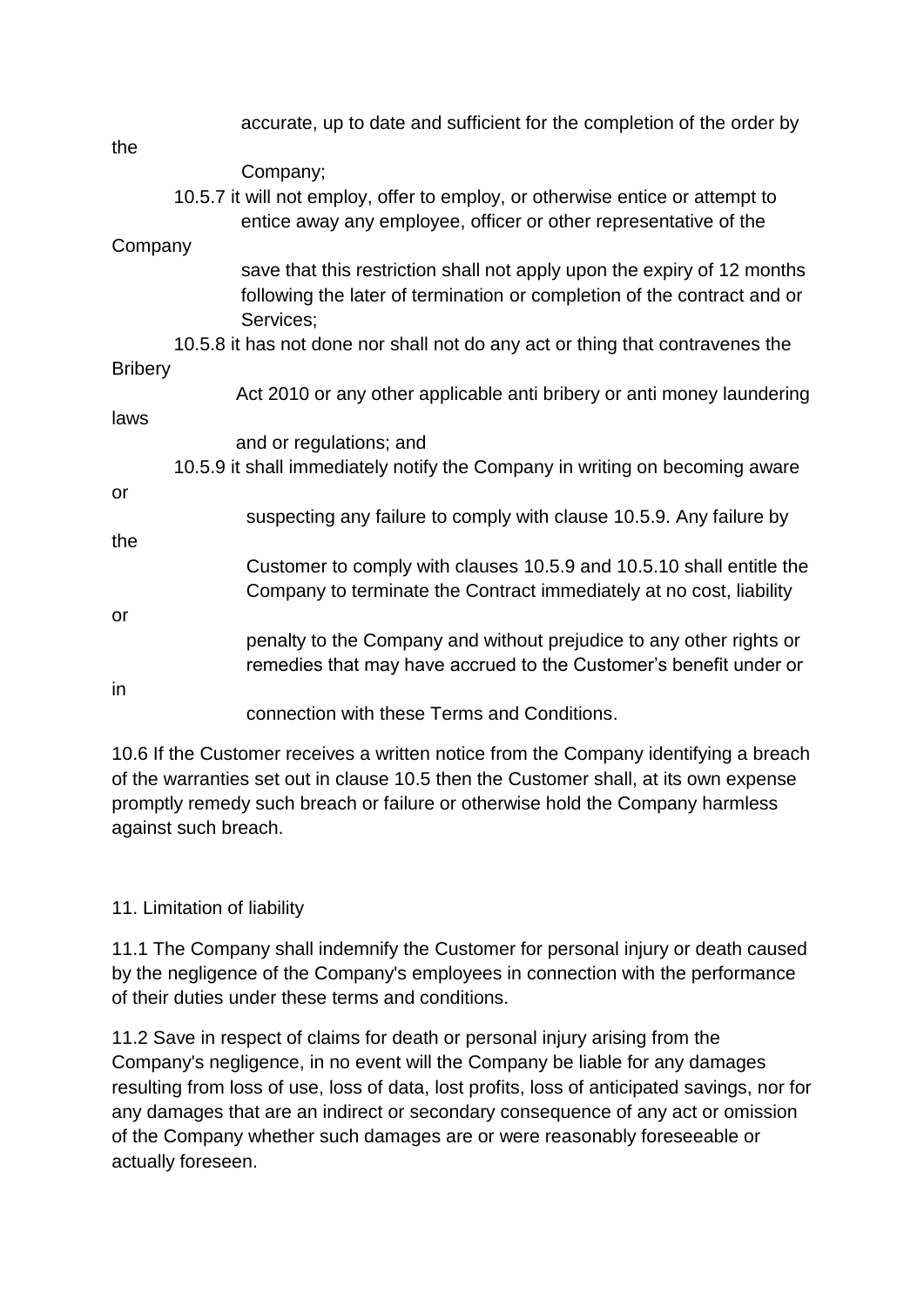11.3 The Company will not be liable for any delay caused to the Customer as a result of the failure or delay by the Customer in complying with any of the provisions of clauses 9 and 10.5.

11.4 Except as provided above in the case of personal injury or death, the Company's maximum's liability to the Customer under these Terms and Conditions or otherwise for any cause whatsoever (whether in the form of a refund, the additional cost of remedial services or otherwise) will be for direct costs and damages only and will be limited to the lesser of:

 11.4.1 the sum for which the Company carries comprehensive insurance cover (subject to the Company actually recovering such sum from the

insurer); or

 11.4.2 a sum equivalent to the Price paid to the Company in respect of the order

which is the subject of the Customer's claim plus damages limited to

20% of

 the same amount for any additional costs directly, reasonably and necessarily incurred by the Customer in obtaining alternative services.

11.5 The Company will not be liable under Clause 11.4 for any matter arising out of a design proposal nor for any defects as follows:

|                 | 11.5.1 if the defect would have been apparent on a reasonable inspection |
|-----------------|--------------------------------------------------------------------------|
| under           |                                                                          |
|                 | Clause 6.1 of these Terms and Conditions at the time of unloading        |
| unless the      |                                                                          |
|                 | Customer gives the Company written notice within 3 working days of       |
| <b>Delivery</b> |                                                                          |
|                 | 11.5.2 if the defect arises from fair wear and tear;                     |
|                 | 11.5.3 if the defect arises from the Customer's wilful damage negligence |
| abnormal        |                                                                          |
|                 | working conditions mis-use alteration or repair of the Products failure  |
| to              |                                                                          |
|                 | follow British Standards or EU Standards or industry instructions        |
| relevant to     |                                                                          |
|                 | the Products or storage of the Products in unsuitable conditions; or     |
|                 | 11.5.4 unless after discovery of the defect the Company is given a       |
| reasonable      |                                                                          |
|                 | opportunity to inspect the Products before they are used or in any       |
| way             |                                                                          |
|                 | interfered with. The Company acknowledges that the costs of              |
| suspending      |                                                                          |
|                 | works are relevant to the determination of what is a reasonable          |
| opportunity     |                                                                          |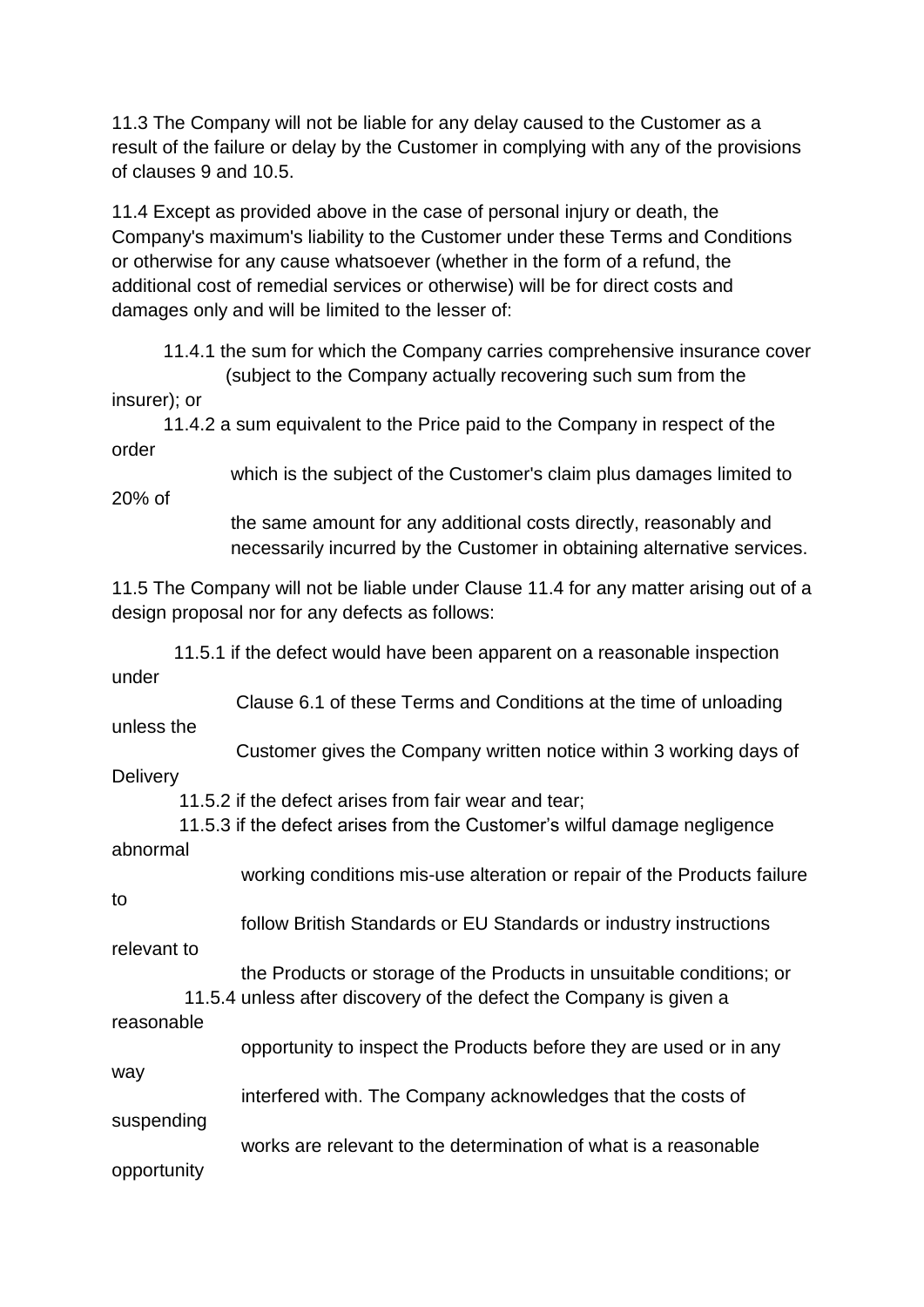and this sub-clause shall not apply to any works affecting the Products which it

 may be reasonably necessary to carry out in the interests of safety and/or as

emergency measures.

11.6 If the Products are not manufactured by the Company or have been processed by a third party whether or not at the Company's or the Customer's request the Company's liability in respect of any defect in workmanship or materials of the Products will be limited to such rights against the manufacturer or the third party as the Company may have in respect of the Products. The Company will on written request provide details of its rights against the manufacturer or third party and any other terms and conditions imposed by the manufacturer or the third party and so far as possible will on request assign to the Customer any such rights.

11.7 All liability that is not expressly assumed under the Contract and or in these Terms and Conditions is hereby excluded to the fullest extent allowed by law. These limitations will apply regardless of the form of action, whether under statute, tort (including negligence), or any other form of action. For the purposes of this clause "the Company" includes its employees, sub-contractors and suppliers. The Customer acknowledges that the Company's employees, sub-contractors and suppliers shall have the benefit of the limits and exclusions of liability set out in this clause in terms of the Contracts (Rights of Third Parties) Act 1999. Nothing in these terms and conditions shall exclude or limit liability for fraudulent misrepresentation.

11.8 The Customer and the Company acknowledge and agree that the limitations and exclusions of liability set out in this clause are reasonable and have been agreed taking into account the commercial value of the services to be provided and the commercial standing of each party.

11.9 No claim or action, regardless of form, arising out of these Terms and Conditions or a Quotation may be brought by either party more than 3 years after the cause of action has accrued.

#### 12. Indemnity to the Company

The Customer shall indemnify the Company against all actions, claims or demands for losses suffered or incurred by the Company including (without limitation) claims by third parties for fraud, in tort or otherwise arising directly or indirectly in connection with the use, functioning or state of the Products except to the extent that the same are caused by the Company's negligence or default. The Customer shall indemnify the Company against all actions, claims or demands for losses suffered or incurred by the Company including (without limitation) claims by third parties for fraud, in tort or otherwise arising directly or indirectly in connection with the use, functioning or state of the Products except to the extent that the same are caused by the Company's negligence or default.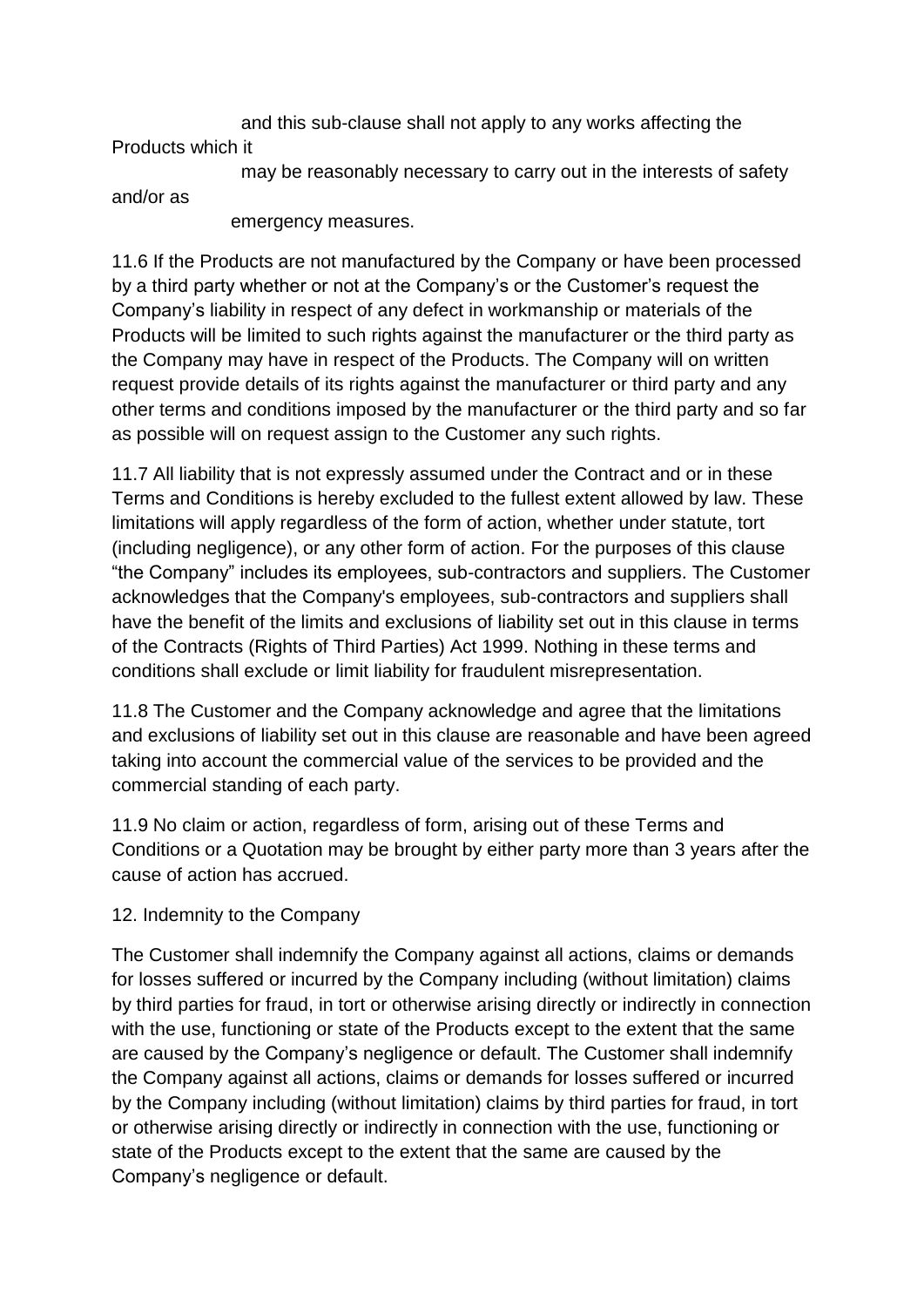#### 13. Termination

13.1 These Terms and Conditions are subject to the rights of termination arising in any other clause of these Terms and Conditions. Such termination will not however affect the applicability of the terms of these Terms and Conditions to any order in respect of which the Products have not yet been delivered and which have not themselves been terminated pursuant to any such clauses.

13.2 The Company may terminate the Contract by giving the other party 30 days prior notice of such termination.

13.3 Either party shall be entitled to terminate the Contract without liability to the other party by giving notice to the other party at any time if:

 13.3.1 that other party commits a breach of any of the terms of the Contract and if the

breach is capable of remedy, fails to remedy the breach within 30 days

after

receipt of notice in writing to do so; or

13.3.2 that the other party makes any voluntary arrangement with its creditors

or

becomes subject to an administration order or goes into liquidation

otherwise

than for the purpose of amalgamation or reconstruction; or

 13.3.3 an encumbrancer takes possession, or a receiver is appointed, of any of the

property or assets of that other party; or

13.3.4 that other party ceases or threatens to cease to carry on business; or

13.3.5 the Customer or the Company reasonably apprehends that any of the

events

mentioned above is about to occur in relation to the other party and

notifies the

other party accordingly.

13.4 Termination of the Contract shall not affect any accrued rights or liabilities of either party nor shall it affect the coming into force or the continuation in force of any provision of the Contract which expressly or by implication is intended to come into or continue in force on or after such termination.

13.5 On termination of the Contract the Customer shall pay for all Products and or Services provided up to the date of termination and for all expenditure falling due for payment after the date of termination from commitments reasonably and necessarily incurred by the Company for the delivery of the Products and or Services prior to the date of termination.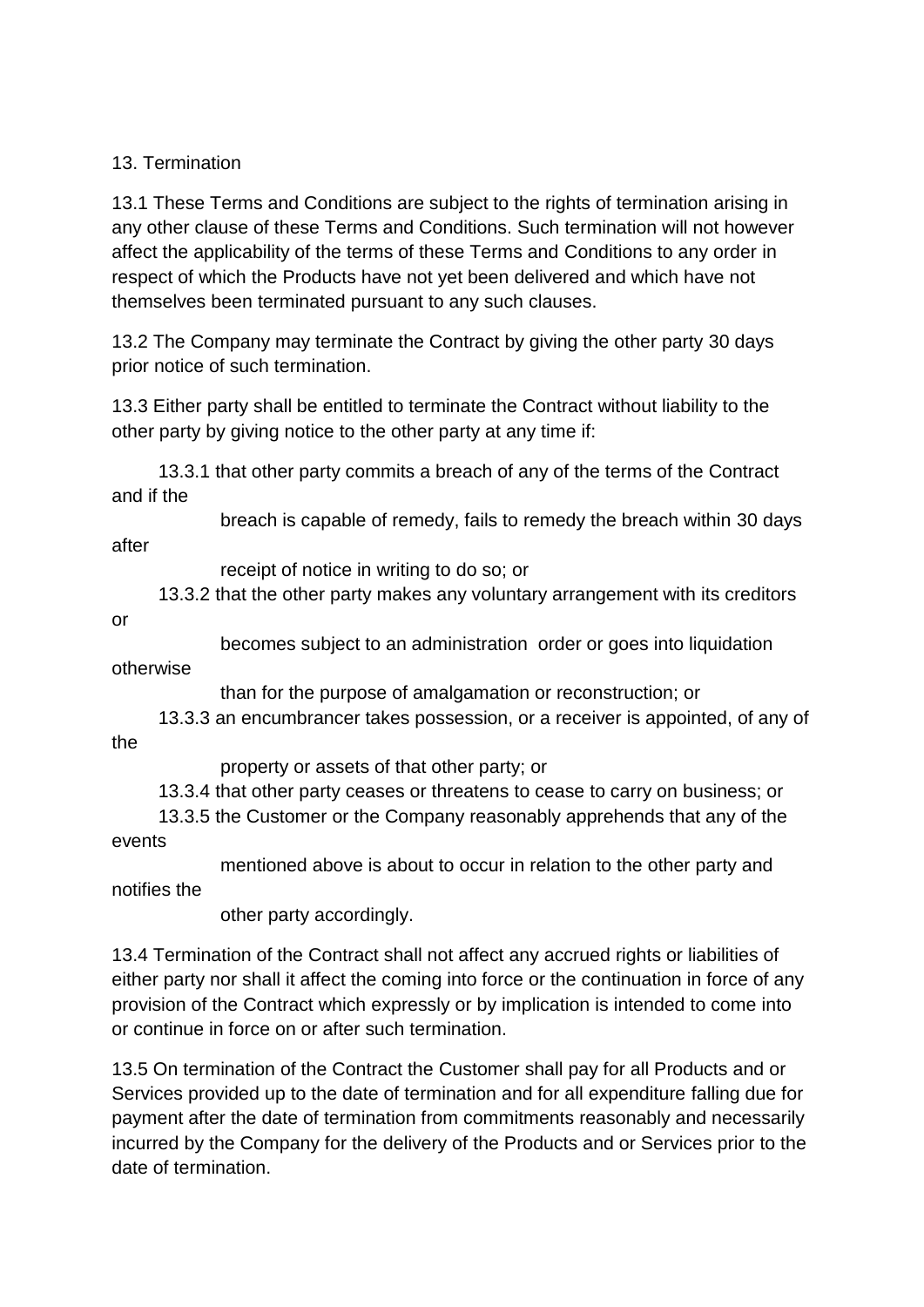#### 14. Assignment

14.1 The Company may assign, transfer or sub contract in whole or in part any of its rights or obligations under these Terms and Conditions.

14.2 The Customer shall not assign, transfer or sub-contract in whole or in part of any of its rights or obligations under these Terms and Conditions without the prior written consent of the Company.

14.3 Notwithstanding the foregoing, either party may assign its rights and licences and transfer its obligations under these terms and conditions or any order to any acquirer of all or of substantially all of such party's equity securities, assets or business relating to the subject matter of the Contract. Any attempted assignment or transfer in violation of this clause 14 will be void and without effect.

## 15. Amendments

The Contract may not be released, discharged, supplemented, interpreted, amended, varied or modified in any manner except in accordance with any other clauses of these Terms and Conditions.

#### 16. Nature of the relationship

The Contract shall not constitute or imply any partnership, joint venture, agency, fiduciary or other relationship between the parties other than the contractual relationship expressly provided for in these Terms and Conditions.

#### 17. Severance

If any provisions of these Terms and Conditions is or becomes prohibited by law or is judged by a court to be unlawful, void or unenforceable, the provision shall, to the extent required, be severed from these Terms and Conditions and rendered ineffective as far as possible without modifying the remaining provisions of these Terms and Conditions, and shall not in any way affect any other circumstances of or the validity or enforcement of the remainder of these Terms and Conditions.

#### 18. Waiver

No failure or delay by the Company in exercising any right, power or privilege under these Terms and Conditions shall impair the same or operate as a waiver of the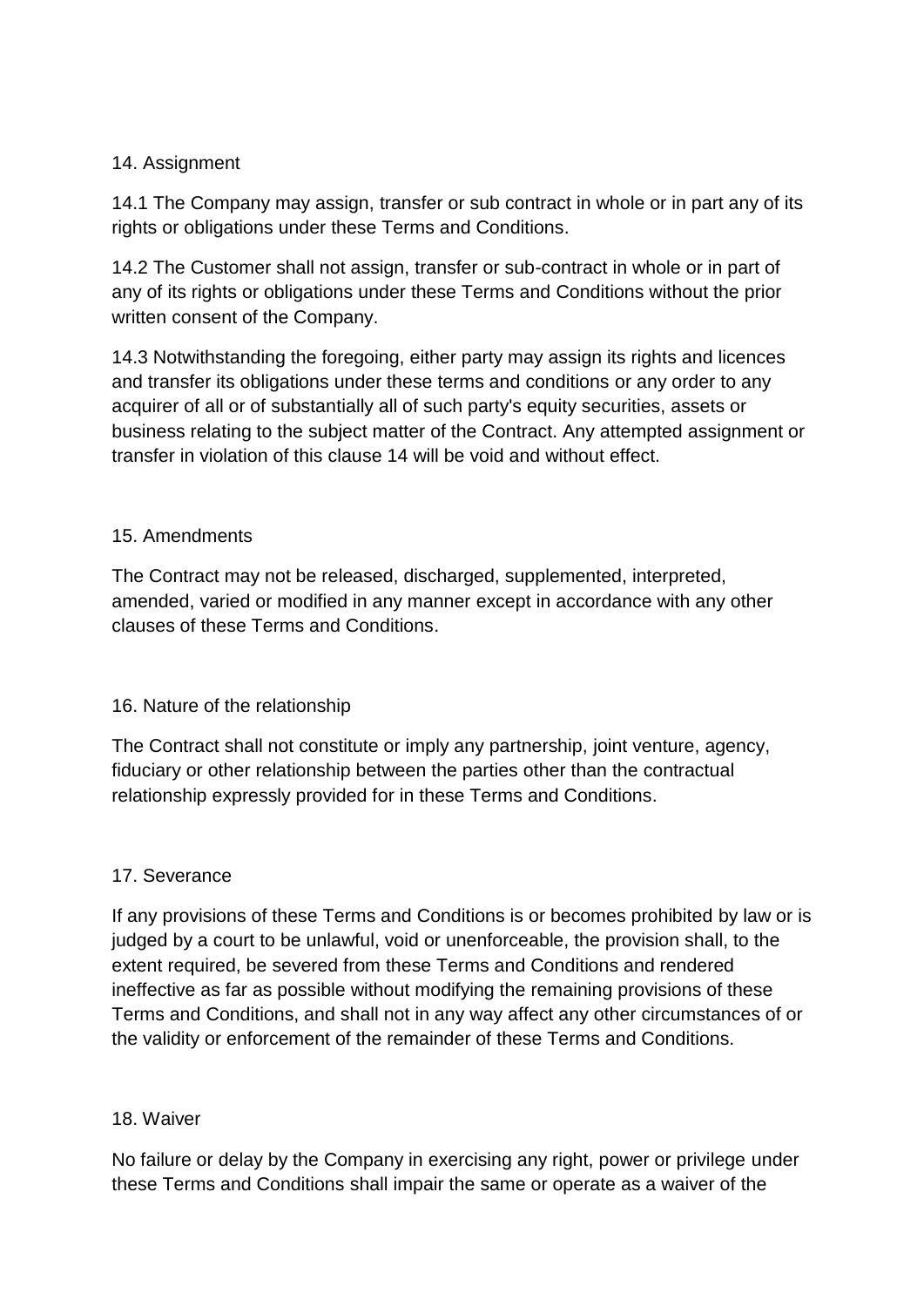same nor shall any single or partial exercise of any right, power or privilege preclude any further exercise of the same or the exercise of any other right, power or privilege. These rights and remedies provided in these Terms and Conditions are cumulative and not exclusive of any rights and remedies provided by law.

19. Interpretation

In these terms and conditions unless the context otherwise requires:

19.1 words incorporating any gender include every gender;

19.2 words importing the singular number include the plural number and vice versa;

19.3 words importing persons include firms, companies and corporations and vice versa;

19.4 references to numbered clauses and annexes are references to the relevant clause in or annex to these terms and conditions;

19.5 reference in any annex to these terms and conditions to numbered paragraphs or clauses relate to the numbered paragraphs or clauses of that annex;

19.6 the headings to the clauses, annexes and paragraphs of these terms and conditions;

19.7 any reference to an enactment includes reference to that enactment as amended or replaced from time to time and to any subordinate legislation or byelaw made under that enactment;

19.8 any obligation on any party not to do or omit to do anything is to include an obligation not to allow that thing to be done or omitted to be done;

19.9 any party who agrees to do something will be deemed to fulfil that obligation if that party procures that it is done.

20. Successors and assignees

20.1 These Terms and Conditions shall be binding upon and inure to the benefit of the parties and their respective successors and permitted assignees and references to a party in these Terms and Conditions shall include its successors and permitted assignees.

20.2 In these Terms and Conditions references to a party include references to a person: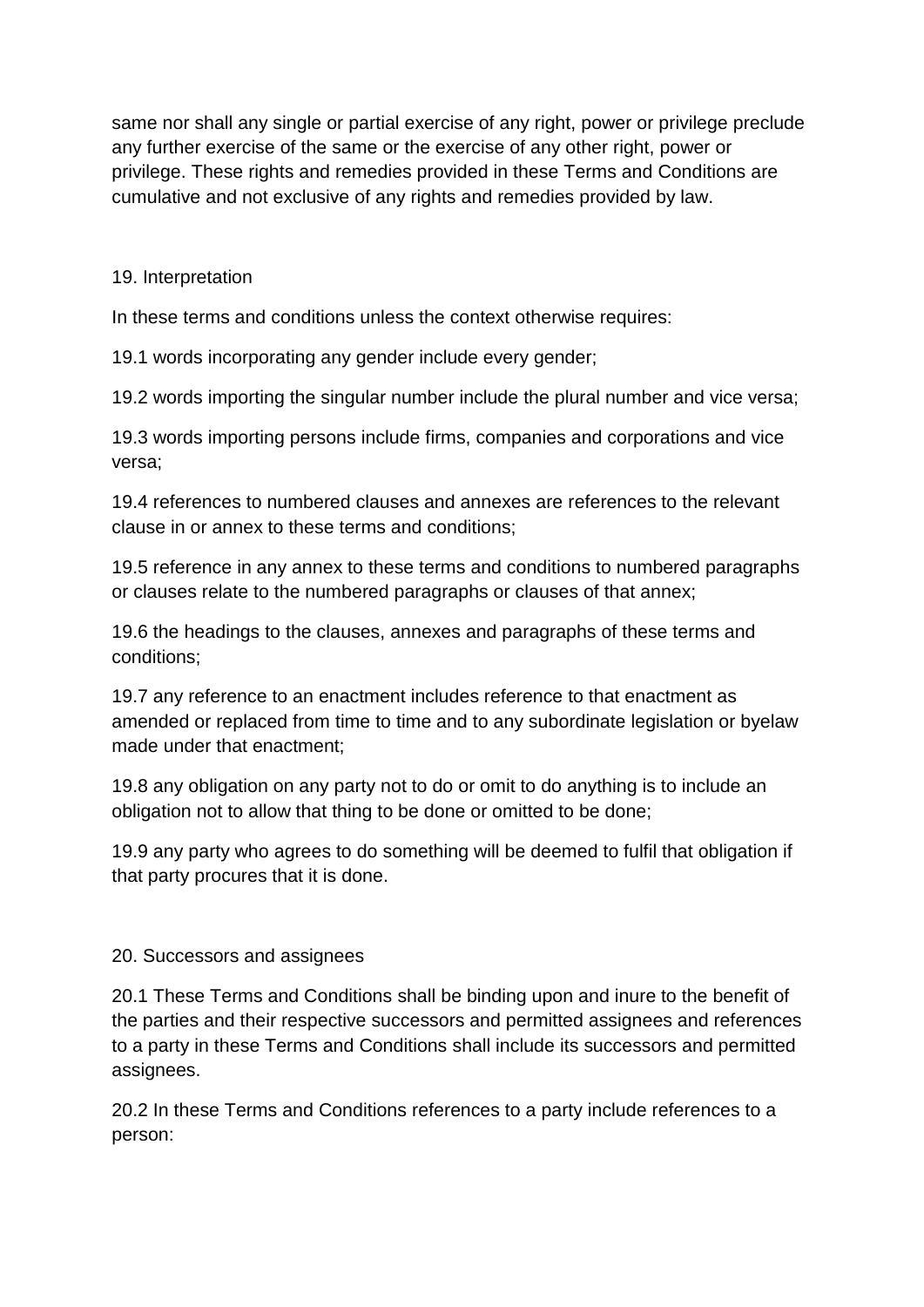|               | 20.2.1 who for the time being is entitled (by assignment, novation or           |
|---------------|---------------------------------------------------------------------------------|
| otherwise) to |                                                                                 |
|               | that party's rights under these Terms and Conditions (or any interest in        |
| those         |                                                                                 |
|               | rights); or                                                                     |
|               | 20.2.2. who, as administrator, liquidator or otherwise, is entitled to exercise |
| those         |                                                                                 |
|               | rights; and in particular those references include a person to whom             |
| those rights  |                                                                                 |
|               | (or any interest in those rights) are transferred or pass as a result of a      |
| merger,       |                                                                                 |
|               | division, reconstruction or other reorganisation involving that party.          |

## 21. Set off

Where the Company has incurred any liability to the other party, whether under these Terms and Conditions or otherwise, and whether such liability is liquidated or unliquidated, the Company may set off the amount of such liability against any sum that would otherwise be due to the Company under these Terms and Conditions.

#### 22. Third parties

The parties confirm their intent not to confer any rights on any third parties by virtue of these Terms and Conditions and accordingly the Contracts (Rights of Third Parties) Act 1999 shall not apply to these Terms and Conditions. The parties do not require the consent of any third party to terminate, rescind or to agree any variation, waiver or settlement in relation to it.

#### 23. Force majeure

23.1 Neither party shall have any liability under or be deemed to be in breach of these Terms and Conditions for any delays or failure in performance of these Terms and Conditions which result from circumstances beyond the reasonable control of that party.

23.2 If such circumstances continue for a continuous period of more than 30 days the non-affected party may terminate these Terms and Conditions by written notice to the other party and in such event neither party shall have any further obligations under these Terms and Conditions save that the Customer shall immediately pay the Company all amounts due to the Company up until the date of such termination.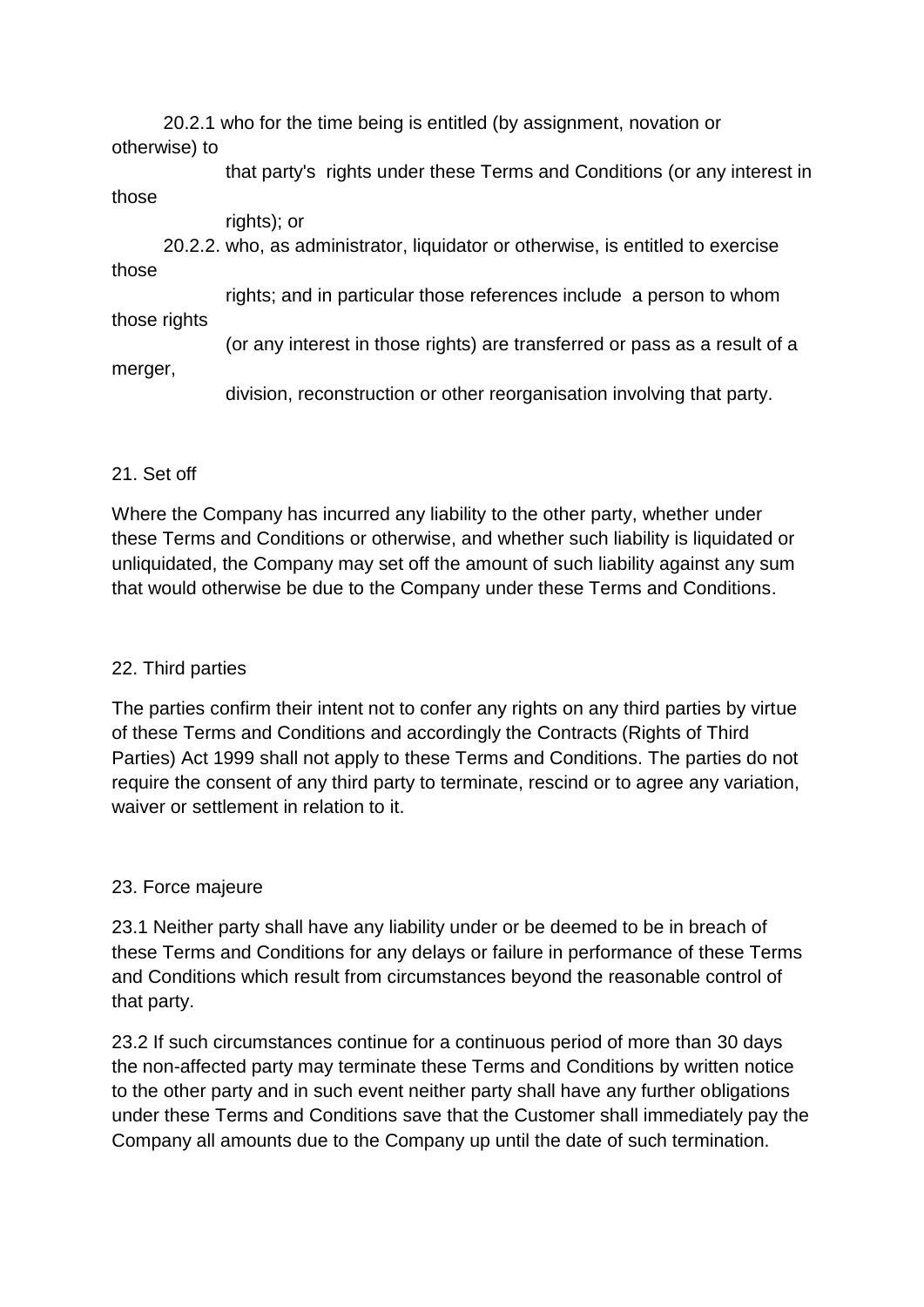24. Notices

24.1 All notices under these Terms and Conditions shall be in writing and must be in English.

24.2 Notices shall be deemed to have been duly given:

 24.2.1 when delivered, if delivered by courier or other messenger (including registered

mail) during normal business hours of the recipient; or

 24.2.2 when sent, if transmitted by fax or email and a successful transmission report or

return receipt is generated; or

 24.2.3 on the fifth business day of the sender following mailing, if mailed by national

ordinary mail, postage prepaid; or

 24.2.4 on the tenth business day of the sender following mailing, if mailed by airmail,

 postage prepaid, in each case addressed to the most recent address, email

address, or facsimile number notified to the other.

#### 25. Proper law and jurisdiction

25.1 The parties agree that the place of performance of the Contract is Northern Ireland. The validity, construction and performance of these Terms and Conditions shall be governed by Northern Irish law and shall be subject to the exclusive jurisdiction of the Northern Irish courts to which the Parties submit notwithstanding the conflict of law provisions and other mandatory legal provisions save that the Company shall have the right to sue to recover its fees in any jurisdiction in which the Customer is operating or has assets.

25.2 Where there is a dispute the aggrieved party shall notify the other party in writing of the nature of the dispute with as much detail as possible about the deficient performance of the other party. A representative from senior management of each party ("representatives") shall meet in person or communicate by telephone within 5 Working Days of the date of the written notification in order to reach an agreement about the nature of the deficiency and the corrective action to be taken by each party. The representatives shall produce a report about the nature of the dispute in detail to their respective boards and if no agreement is reached on corrective action, then the chief executives of each party shall meet in person or communicate by telephone, to facilitate an agreement within 5 working days of a written notice by one to the other. If the dispute cannot be resolved at board level within a further 5 Working Days, or if the agreed upon completion dates in any written plan of